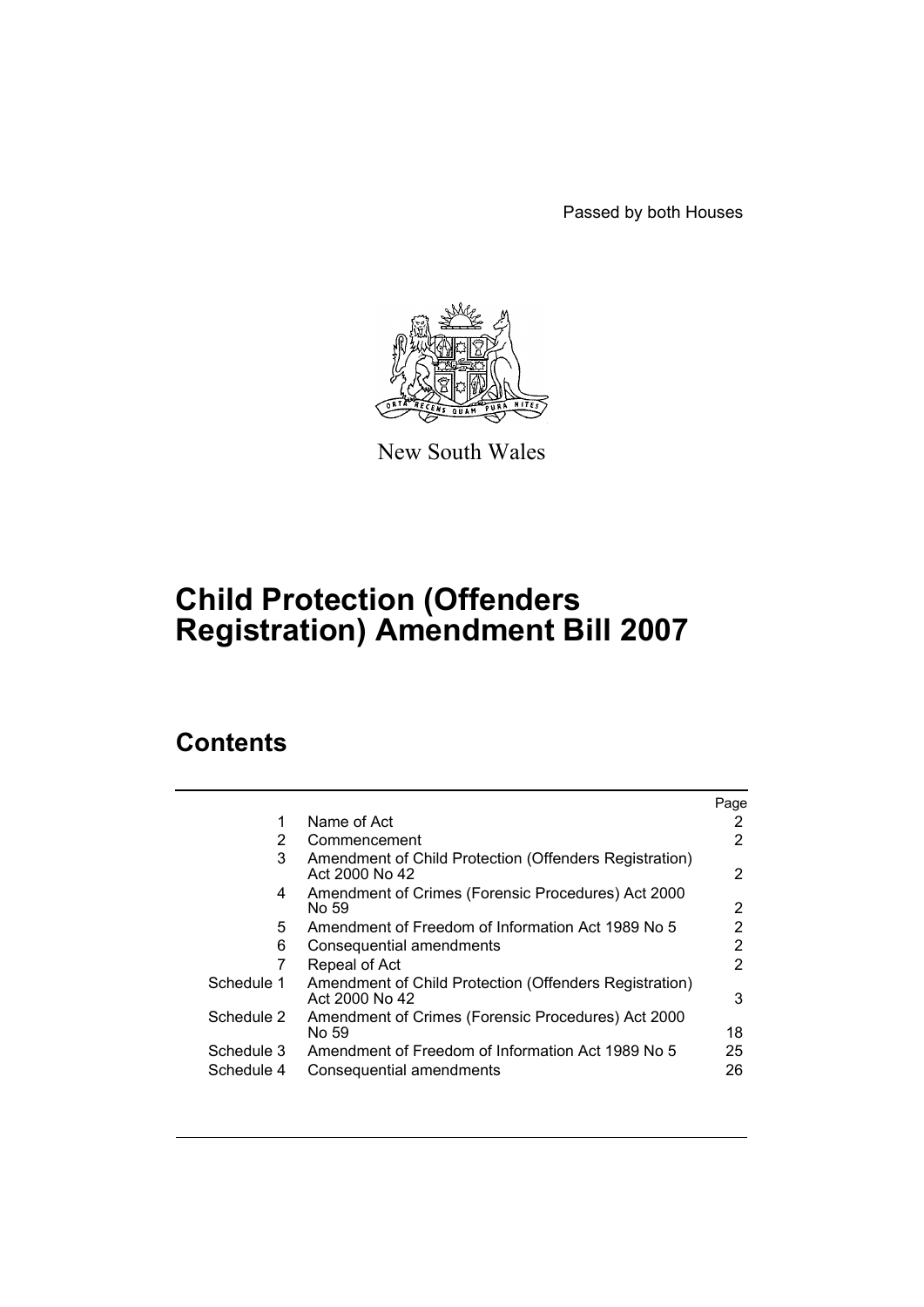*I certify that this public bill, which originated in the Legislative Assembly, has finally passed the Legislative Council and the Legislative Assembly of New South Wales.*

> *Clerk of the Legislative Assembly. Legislative Assembly, Sydney, , 2007*



New South Wales

# **Child Protection (Offenders Registration) Amendment Bill 2007**

Act No , 2007

An Act to amend the *Child Protection (Offenders Registration) Act 2000* and certain other Acts to make further provision with respect to registration and reporting requirements for certain offenders.

*I have examined this bill and find it to correspond in all respects with the bill as finally passed by both Houses.*

*Assistant Speaker of the Legislative Assembly.*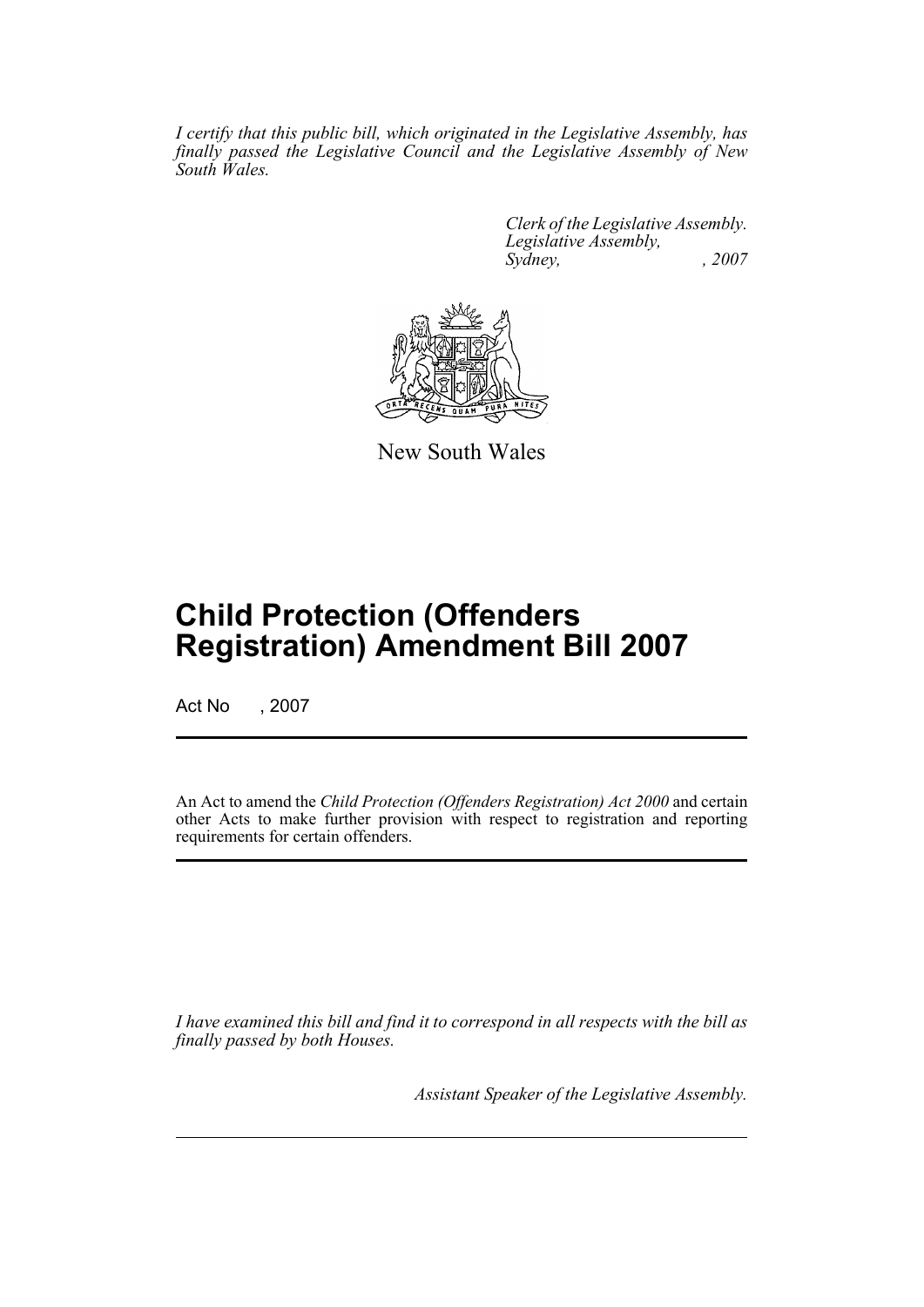## <span id="page-2-0"></span>**The Legislature of New South Wales enacts:**

## **1 Name of Act**

This Act is the *Child Protection (Offenders Registration) Amendment Act 2007*.

## <span id="page-2-1"></span>**2 Commencement**

- (1) This Act commences on a day or days to be appointed by proclamation, except as provided by subsections  $(2)$  and  $(3)$ .
- (2) Schedule 4.1 [1] commences on the date of commencement of section 7 of the *Local Court Act 2007*, or the date of commencement of Schedule 1 [11], whichever is the later.
- (3) Schedule 4.1 [2] commences on the date of commencement of section 51 of the *Local Court Act 2007*, or the date of commencement of Schedule 1 [11], whichever is the later.

## <span id="page-2-2"></span>**3 Amendment of Child Protection (Offenders Registration) Act 2000 No 42**

The *Child Protection (Offenders Registration) Act 2000* is amended as set out in Schedule 1.

## <span id="page-2-3"></span>**4 Amendment of Crimes (Forensic Procedures) Act 2000 No 59**

The *Crimes (Forensic Procedures) Act 2000* is amended as set out Schedule 2.

## <span id="page-2-4"></span>**5 Amendment of Freedom of Information Act 1989 No 5**

The *Freedom of Information Act 1989* is amended as set out Schedule 3.

## <span id="page-2-5"></span>**6 Consequential amendments**

The Acts specified in Schedule 4 are amended as set out in that Schedule.

## <span id="page-2-6"></span>**7 Repeal of Act**

- (1) This Act is repealed on the day following the day on which all of the provisions of this Act have commenced.
- (2) The repeal of this Act does not, because of the operation of section 30 of the *Interpretation Act 1987*, affect any amendment made by this Act.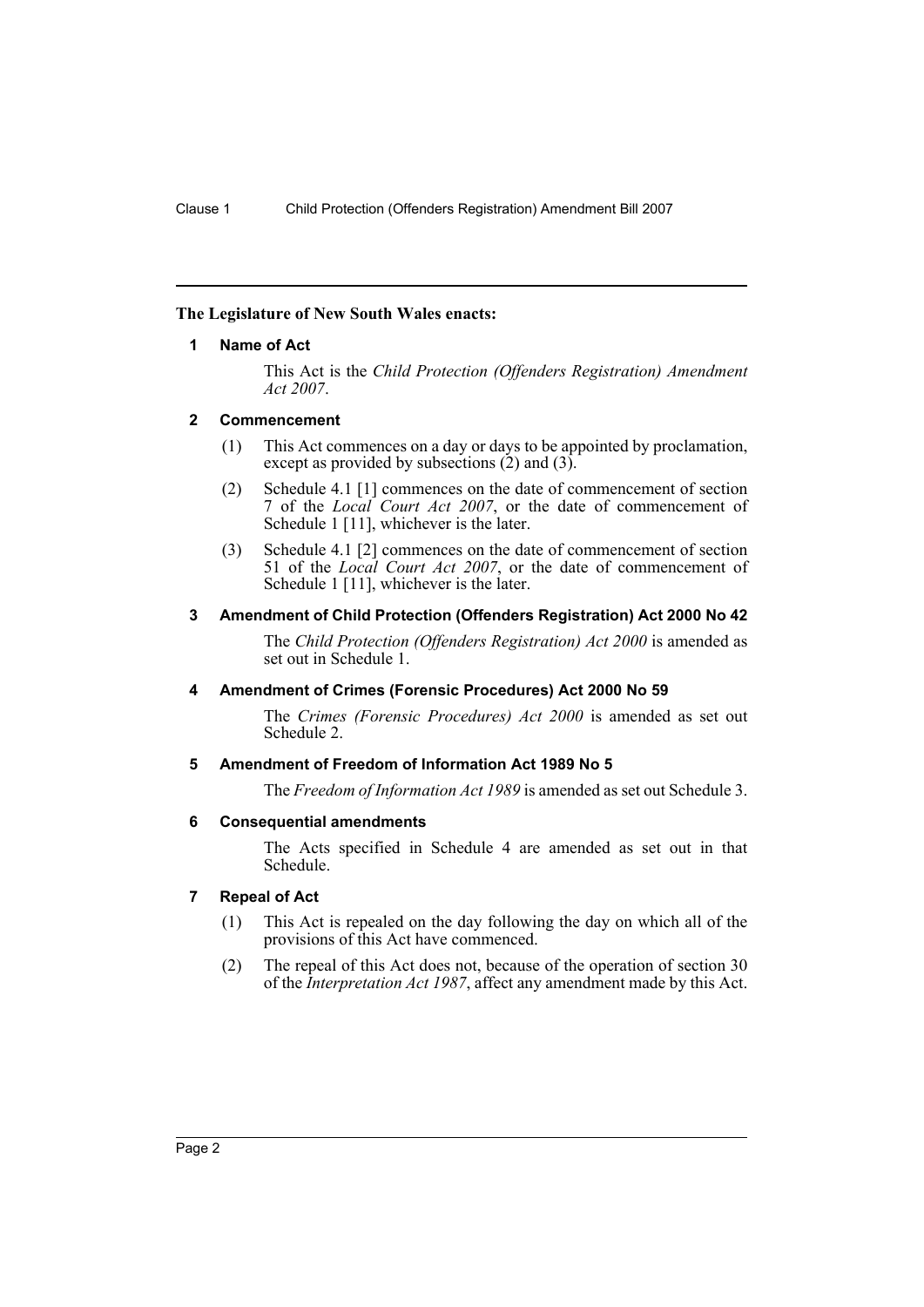Amendment of Child Protection (Offenders Registration) Act 2000 No 42 Schedule 1

# <span id="page-3-0"></span>**Schedule 1 Amendment of Child Protection (Offenders Registration) Act 2000 No 42**

(Section 3)

## **[1] Section 3 Definitions**

Omit "section 3D" from the definition of *child protection registration order* in section 3 (1).

Insert instead "Part 2A".

## **[2] Section 3 (1), definition of "Class 1 offence"**

Insert after paragraph (d) of the definition:

(d1) an offence against section 80A of the *Crimes Act 1900*, where the person against whom the offence is committed is a child, or

## **[3] Section 3 (1), definition of "sentence"**

Insert ", any action taken under section 10A of the *Crimes (Sentencing Procedure) Act 1999*" after "*Children (Criminal Proceedings) Act 1987*".

## **[4] Section 3A Registrable persons**

Omit section 3A (2) (b).

## **[5] Section 3A (2) (d)**

Insert "or the offence results in the making of a child protection registration order against the person" after "existing controlled person".

### **[6] Section 3B Circumstances in which person ceases to be registrable person**

Insert "or otherwise ceases to have effect under this Act" after "appeal" in section 3B (c).

## **[7] Section 3C**

Omit the section. Insert instead:

## **3C Corresponding registrable persons**

- (1) A *corresponding registrable person* is a person who:
	- (a) had at any time been in a foreign jurisdiction and at that time had been required to report to the corresponding registrar, and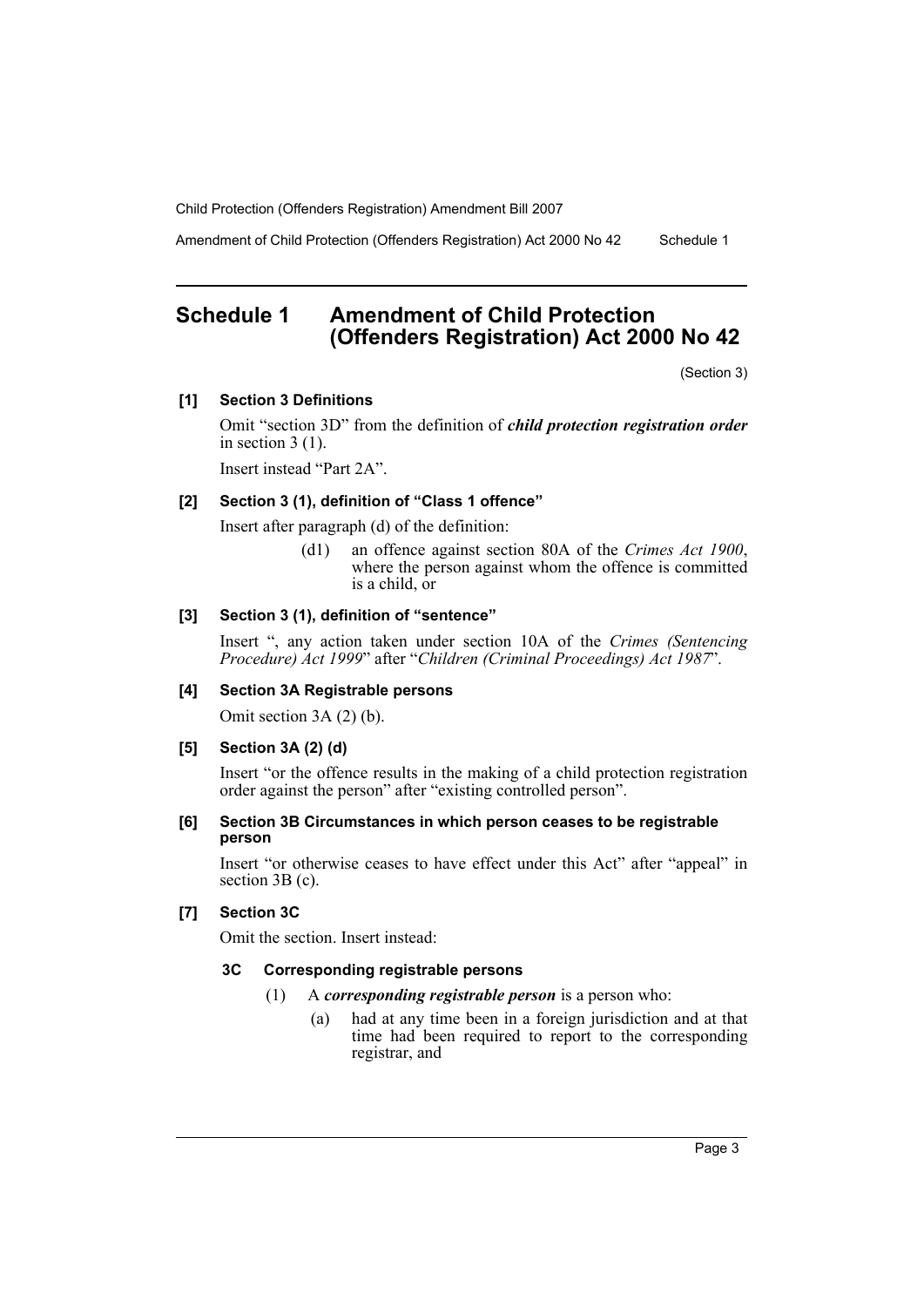Schedule 1 Amendment of Child Protection (Offenders Registration) Act 2000 No 42

- (b) would, if the person were currently in that jurisdiction, still be required to report to that corresponding registrar.
- (2) Subject to the regulations, a person is a corresponding registrable person under subsection (1) even if the offence in respect of which he or she is required to report in the foreign jurisdiction is not a registrable offence for the purposes of this Act.
- (3) A *corresponding registrable person* includes a person who:
	- (a) has been found guilty of an offence under a law of a foreign jurisdiction that is a Class 1 offence or a Class 2 offence for the purposes of this Act, and
	- (b) as a consequence of having been found guilty of that offence has been required to report in that jurisdiction information about himself or herself to a person or body exercising functions substantially similar to those of the Commissioner of Police under this Act, and to keep that information current for a particular period, and
	- (c) would, if the person were currently in that jurisdiction, still be required to report that information.
- (4) The regulations may exclude any person or class of persons from being a corresponding registrable person.

## **[8] Part 2A, heading**

Insert before section 3D:

# **Part 2A Child protection registration orders**

### **[9] Section 3D Child protection registration orders made during criminal proceedings**

Omit section 3D (2)–(5). Insert instead:

- (2) A court may make an order under this section only if:
	- (a) the court is satisfied that the person poses a risk to the lives or sexual safety of one or more children, or of children generally, and
	- (b) the court imposes a sentence on the person in relation to the offence (other than an order under section 10 of the *Crimes (Sentencing Procedure) Act 1999* or section 33 (1) (a) of the *Children (Criminal Proceedings) Act 1987*), and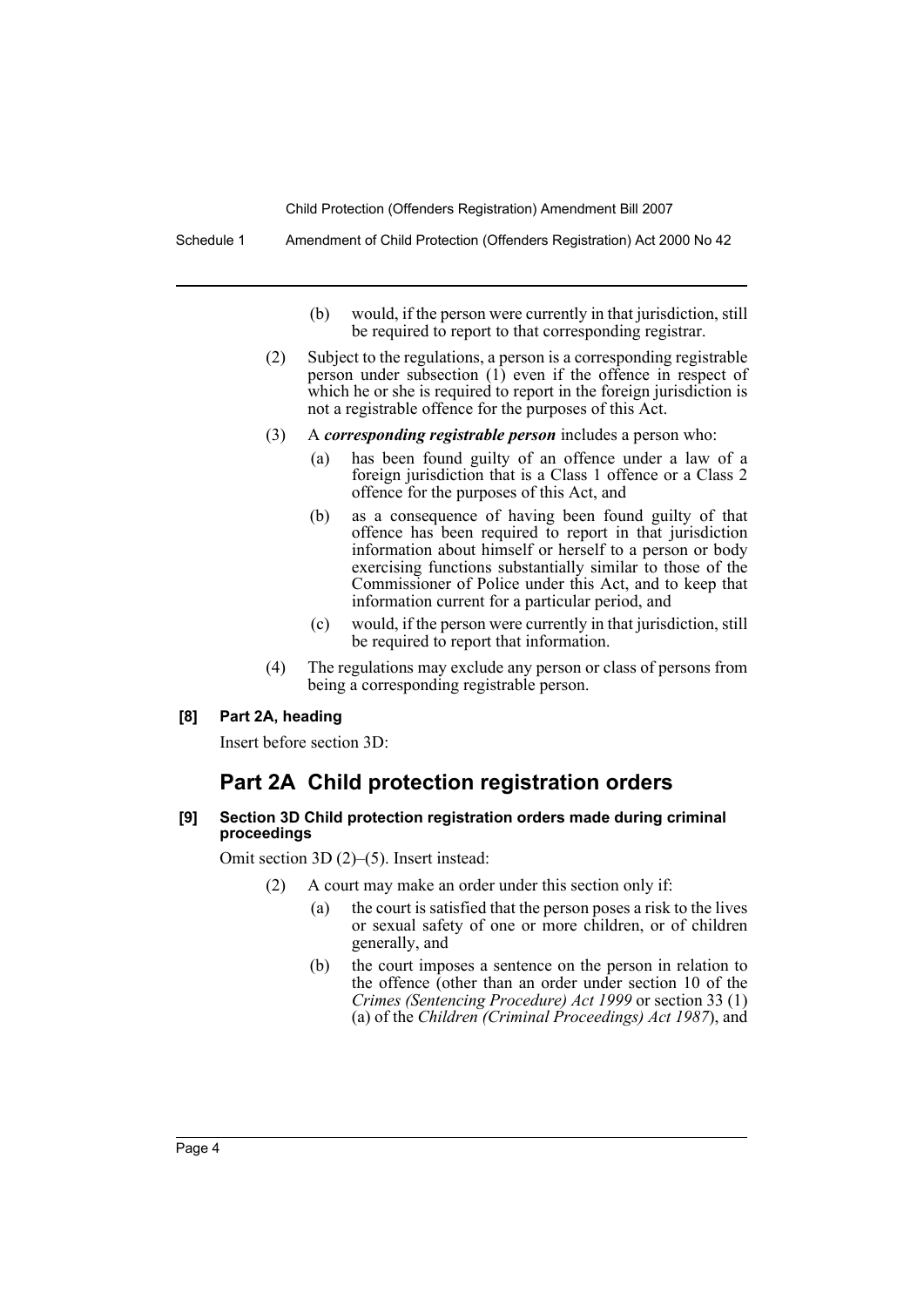Amendment of Child Protection (Offenders Registration) Act 2000 No 42 Schedule 1

(c) an application for the imposition of the order is made by the prosecution.

**Note.** The effect of subsection (2) (b) is to prevent a child protection registration order being made in certain circumstances if an order is made dismissing the charge or conditionally discharging the offender.

## **[10] Section 3D (7)**

Omit the subsection.

## **[11] Sections 3E, 3F, 3G and 3H**

Omit section 3E. Insert instead:

### **3E Child protection registration orders made after conclusion of criminal proceedings**

- (1) A Local Court may, on application by the Commissioner of Police, order a person who has been sentenced by a court of New South Wales in respect of an offence that is not a Class 1 offence or a Class 2 offence to comply with the reporting obligations under this Act.
- (2) A Local Court may make an order under this section only if:
	- (a) the Court is satisfied that the person poses a risk to the lives or sexual safety of one or more children, or of children generally, and
	- (b) the sentence imposed on the person in respect of the offence was not an order under section 10 of the *Crimes (Sentencing Procedure) Act 1999* or under section 33 (1) (a) of the *Children (Criminal Proceedings) Act 1987*.

**Note.** The effect of subsection (2) (b) is to prevent a child protection registration order being made if an order is made dismissing the charge or conditionally discharging the offender.

- (3) An application for an order under this section must be made within 21 days after the person with respect to whom the order is sought is sentenced for the relevant offence.
- (4) For the purposes of Division 6 of Part 3, if a Local Court makes an order in respect of a person under this section, the person is taken to have been found guilty of, and sentenced for, a Class 2 offence on the date an order under this section is made.

#### **3F Child protection registration orders made in relation to foreign offences and offences committed before 15 October 2001**

(1) A Local Court may, on application by the Commissioner of Police, order any of the following persons to comply with the reporting obligations of this Act: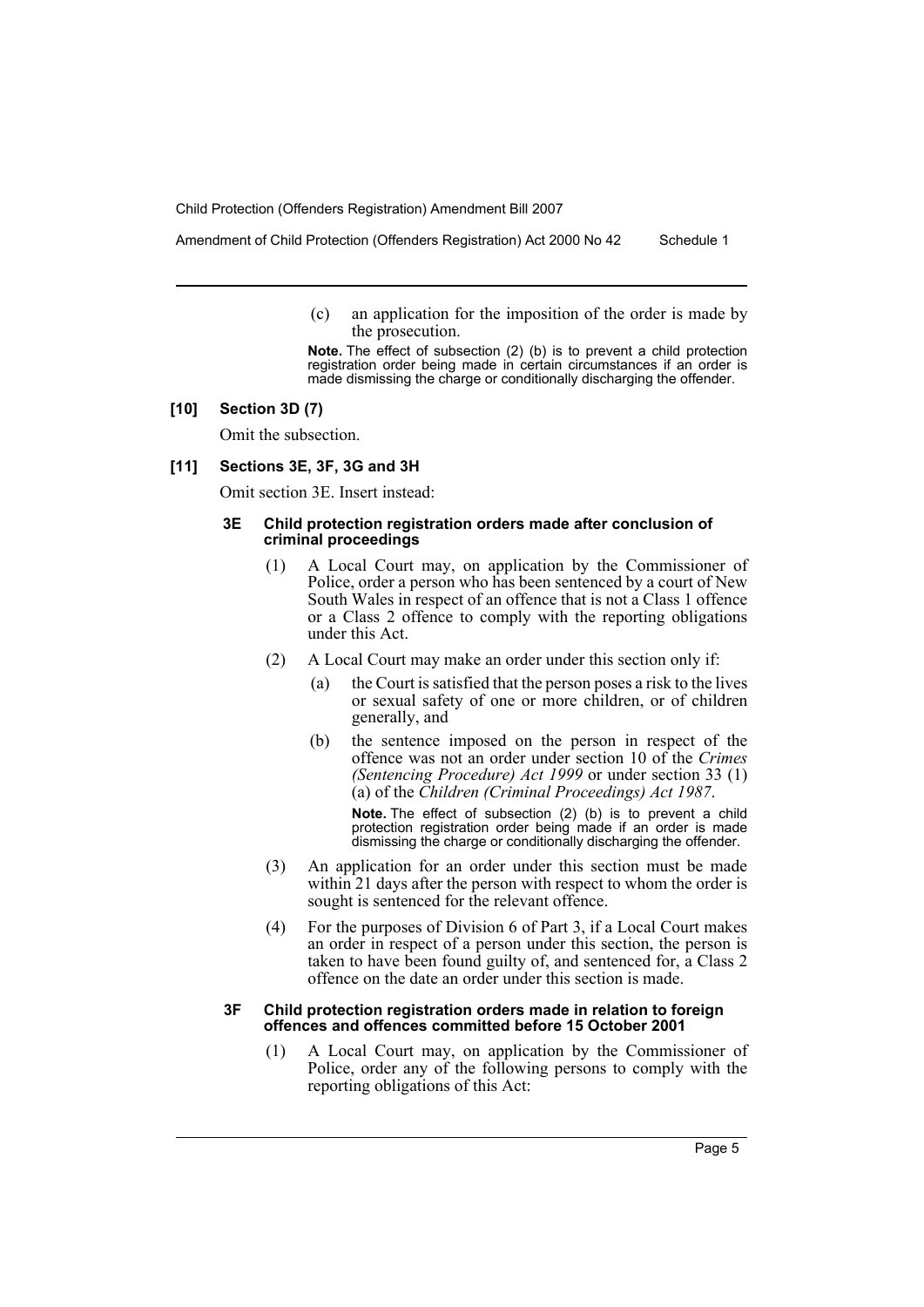Schedule 1 Amendment of Child Protection (Offenders Registration) Act 2000 No 42

- (a) a person who has been found guilty of an offence against the law of a foreign jurisdiction that, if the offence had been committed in New South Wales, would have been an offence under the law of New South Wales, and who is not otherwise a registrable person in respect of that offence,
- (b) a person who has (at any time) been sentenced by a court for a Class 1 offence of which the person was found guilty before 15 October 2001, unless the person was a child at the time that the offence was committed.
- (2) A Local Court may make an order under this section only if it is satisfied that the person poses a risk to the lives or sexual safety of one or more children, or of children generally.
- (3) For the purposes of Division 6 of Part 3, if a Local Court makes an order in respect of a person under this section, the person is taken to have been found guilty of, and sentenced for, a Class 2 offence on the date an order under this section is made.
- (4) Section 44 of the *Local Courts Act 1982* does not apply to proceedings for an order under this section.
- (5) The fact that an offence in respect of which a person has been found guilty is spent does not prevent the making of an order under this section.
- (6) For the purposes of this section, an offence is spent if, under a law in any jurisdiction, the person is permitted not to disclose the fact that the person was convicted or found guilty of the offence.

### **3G Child protection registration orders made after grant of bail under Mental Health (Criminal Procedure) Act 1990**

- (1) A court that grants bail to a person in respect of a Class 1 offence or a Class 2 offence under section 10 (3) (b), 14 (b) (ii) or 17 (2) of the *Mental Health (Criminal Procedure) Act 1990* may order that the person comply with the reporting obligations of this Act.
- (2) A court may make an order under this section only if it is satisfied that the person poses a risk to the lives or sexual safety of one or more children, or of children generally.
- (3) A court may make an order under this section only if:
	- (a) an application for the imposition of the order is made by the prosecution, and
	- (b) the order is made concurrently with the granting of the person's bail.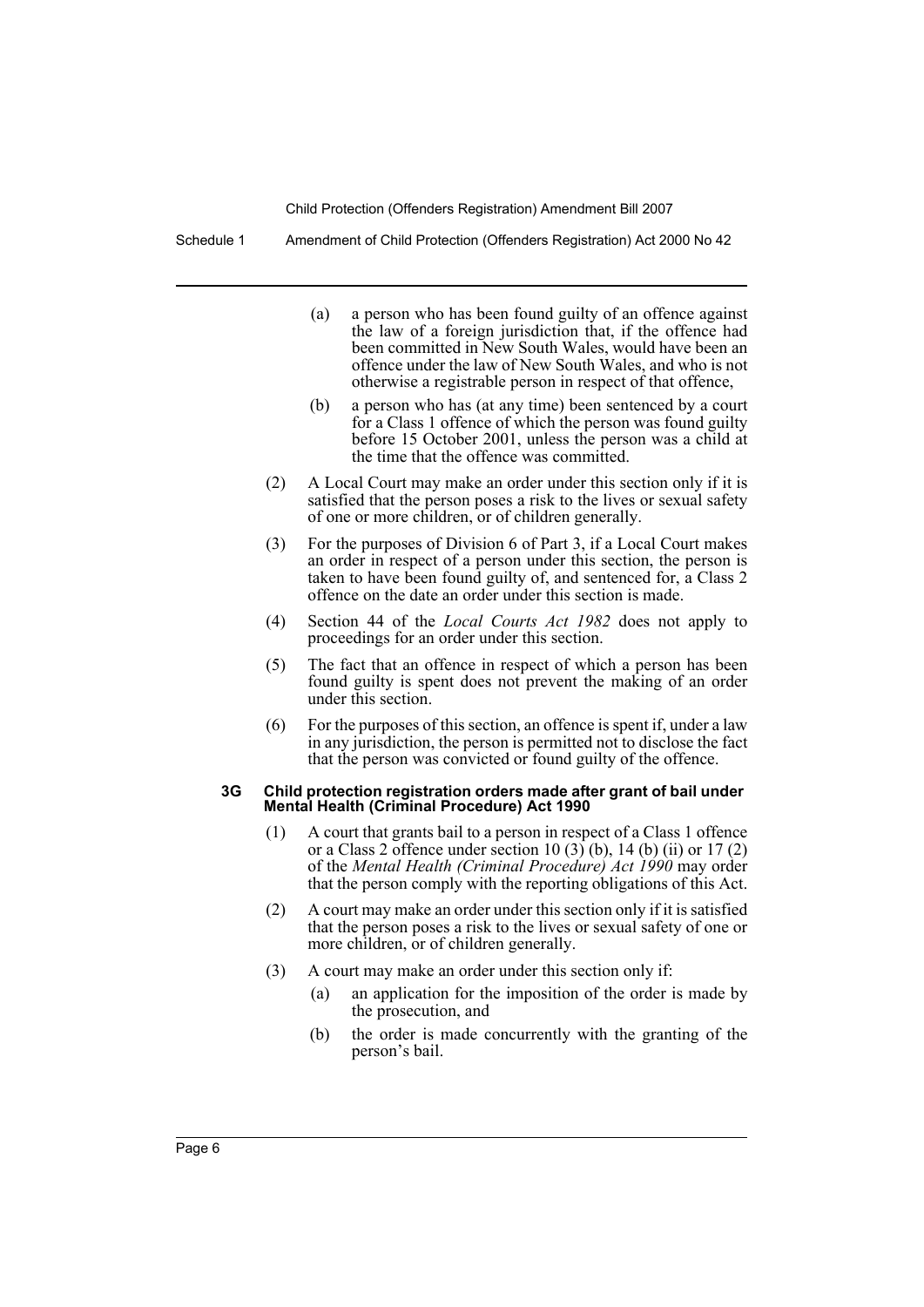Amendment of Child Protection (Offenders Registration) Act 2000 No 42 Schedule 1

- (4) For the purposes of Division 6 of Part 3, if a court makes an order in respect of a person under this section the person is taken to have been found guilty of, and sentenced for, a Class 2 offence on the date the order is made.
- (5) A decision to make an order under this section is a decision in relation to bail for the purposes of Part 6 of the *Bail Act 1978*.
- (6) An order made under this section ceases to have effect if:
	- (a) proceedings against the person in respect of the Class 1 offence or Class 2 offence are withdrawn by the prosecution or dismissed by a court, or
	- (b) the person is sentenced by a court in respect of the Class 1 offence or Class 2 offence, or
	- (c) the order is quashed or set aside on a review of the decision in relation to bail under the *Bail Act 1978*.
- (7) Subsection (4) ceases to apply if the order ceases to have effect.
- (8) If an order under this section ceases to have effect as a consequence of the person having been sentenced by a court in respect of the Class 1 offence or Class 2 offence, and the person continues to be a registrable person, the period for which the person's reporting obligations continue is to be reduced by the length of time for which the person was required to comply with the reporting obligations under this Act solely as a consequence of the order.

### **3H Risk to sexual safety of children—meaning**

- (1) For the purposes of this Part, a person poses a *risk to the lives or sexual safety of one or more children, or of children generally* if there is a risk that the person will engage in conduct that may constitute a Class 1 offence or a Class 2 offence against or in respect of a child or children.
- (2) In order for a court to be satisfied that a person poses a risk to the lives or sexual safety of one or more children, or of children generally, it is not necessary for the court to be able to identify a risk to particular children, or a particular class of children.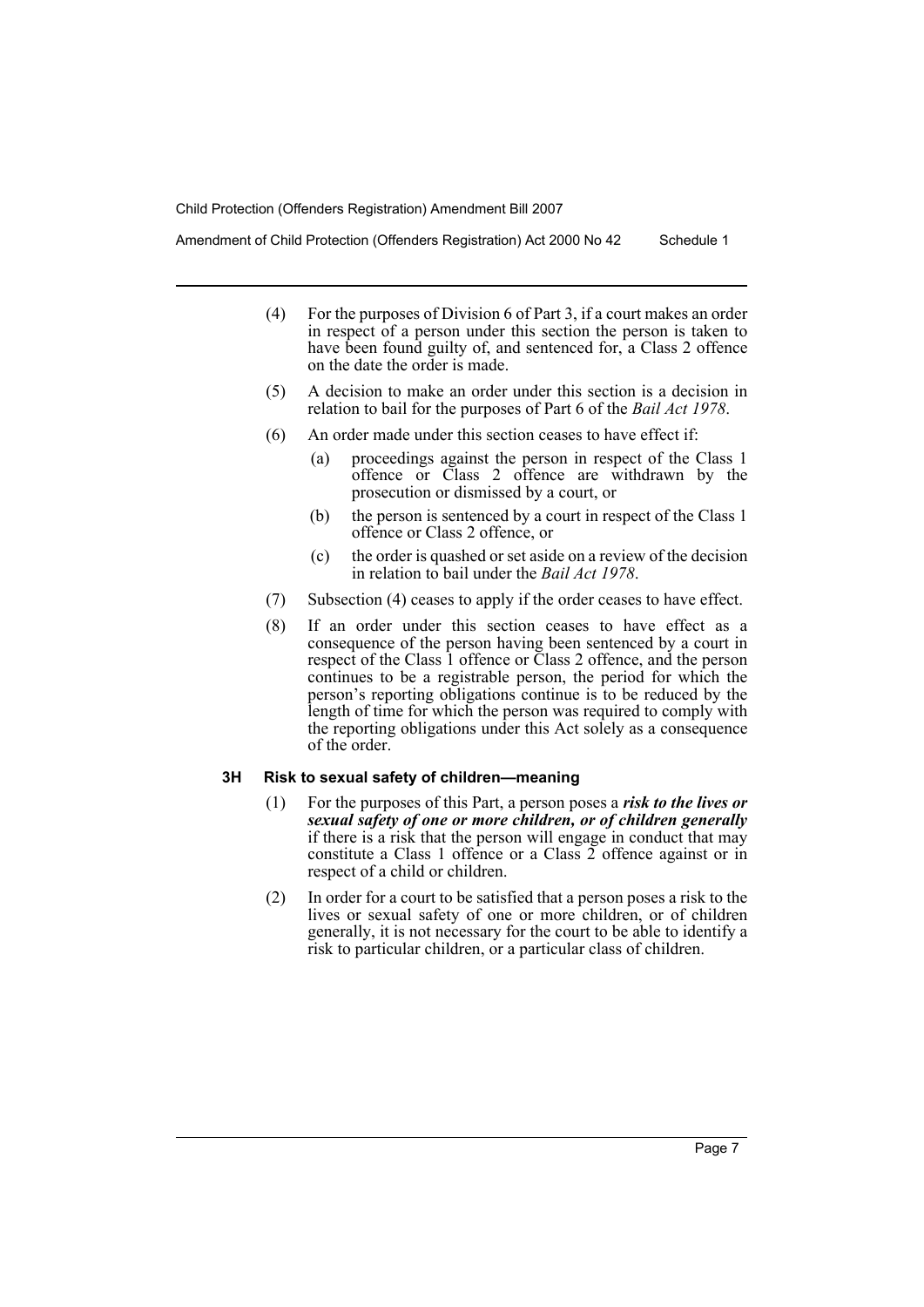Schedule 1 Amendment of Child Protection (Offenders Registration) Act 2000 No 42

### **[12] Section 4A**

Insert after section 4:

### **4A Notices to be given when orders made for persons to comply with reporting obligations**

- (1) As soon as practicable after a court makes an order under section 3E, 3F or 3G, the court is to give written notice to the person the subject of the order of:
	- (a) the person's reporting obligations, and
	- (b) the consequences that may arise if the person fails to comply with those obligations.
- (2) As soon as practicable after such an order is made, the court is to give written notice of that fact to:
	- (a) the Commissioner of Police, and
	- (b) the supervising authority (if any) for the person.
- (3) The regulations may make provision for or with respect to the manner and form in which written notice must be given under this section.

## **[13] Section 9 Relevant personal information to be reported**

Insert after section 9 (1) (l):

- (m) details of any carriage service (within the meaning of the *Telecommunications Act 1997* of the Commonwealth) used, or intended to be used, by the person,
- (n) details of any internet service provider or provider of a carriage service (within the meaning of the *Telecommunications Act 1997* of the Commonwealth) used, or intended to be used, by the person,
- (o) details of the type of any internet connection used, or intended to be used, by the person, including whether the connection is a wireless, broadband, ADSL or dial-up connection,
- (p) details of any email addresses, internet user names, instant messaging user names, chat room user names or any other user name or identity used, or intended to be used, by the person through the internet or other electronic communication service,
- (q) any other information prescribed by the regulations.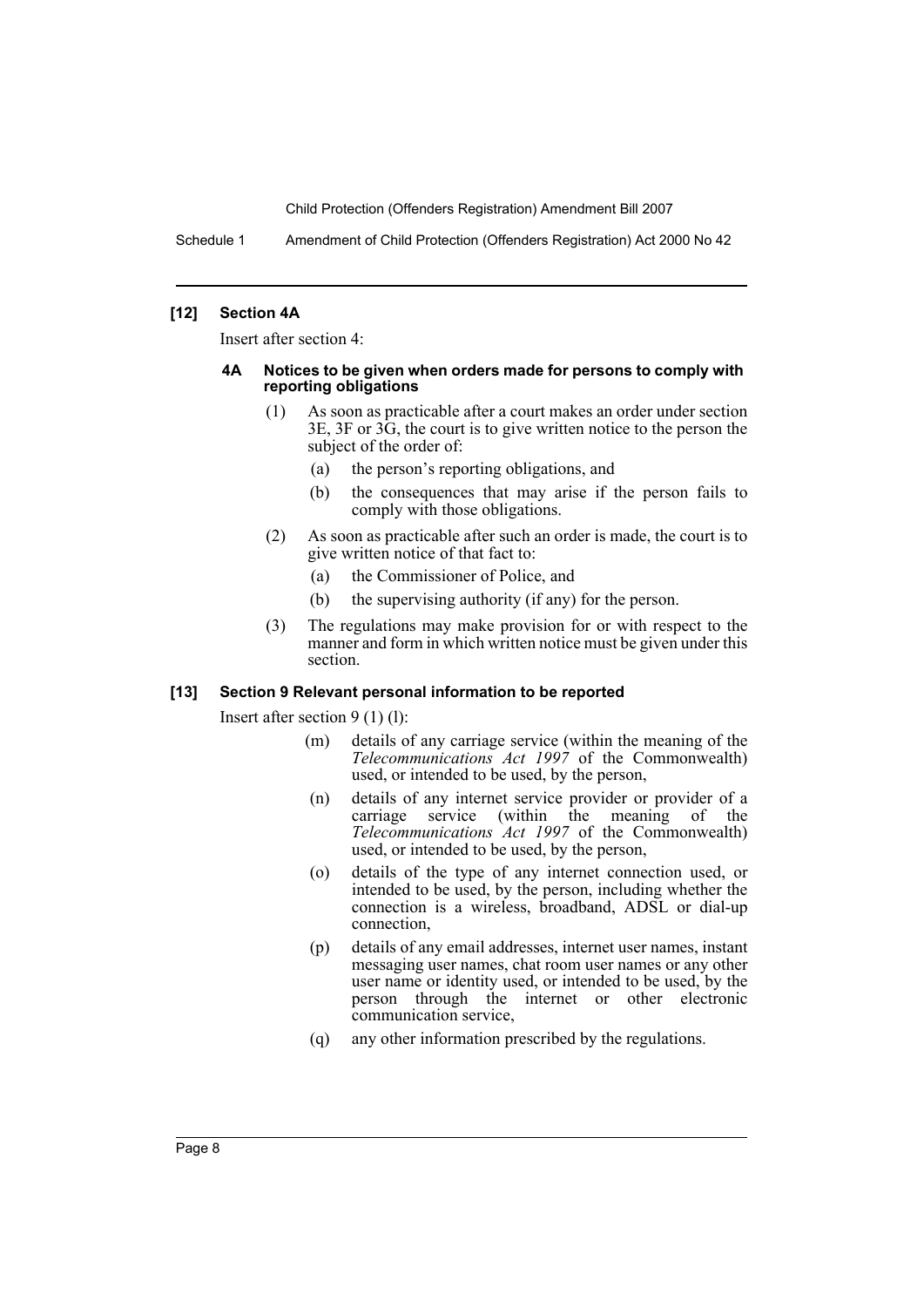Amendment of Child Protection (Offenders Registration) Act 2000 No 42 Schedule 1

## **[14] Section 9 (2) (b) and (c)**

Omit "14 days" wherever occurring. Insert instead "3 days".

## **[15] Section 9A When initial report must be made**

Omit "28 days" and "14 days" wherever occurring in the Table to the section. Insert instead "7 days".

## **[16] Section 11 Registrable person must report changes to relevant personal information**

Omit section 11 (1). Insert instead:

- (1) A registrable person must report to the Commissioner of Police any change in the person's relevant personal information:
	- (a) in the case of a change in the information referred to in section 9 (1) (e)—within 3 days after the change occurs, and
	- (b) in any other case—within 14 days after the change occurs.

## **[17] Section 11 (2)**

Insert "3-day or" before "14-day".

### **[18] Section 12D Additional matters to be provided**

Omit section 12D (1). Insert instead:

- (1) If a report is required to be made in person, the person making the report must also present for inspection:
	- (a) 2 identification documents relating to the registrable person, and
	- (b) if the person making the report is accompanying the registrable person and making the report on the registrable person's behalf, 2 identification documents relating to the person making the report, and
	- (c) in any case, any other form of identification specified by the regulations for the purposes of this subsection.
- (1A) If a registrable person holds a driver licence or a current passport (whether a current Australian passport or current overseas passport), the identification documents presented must include the driver licence, passport or passports (and, if the registrable person holds both a driver licence and a current passport or passports, must include all those identification documents).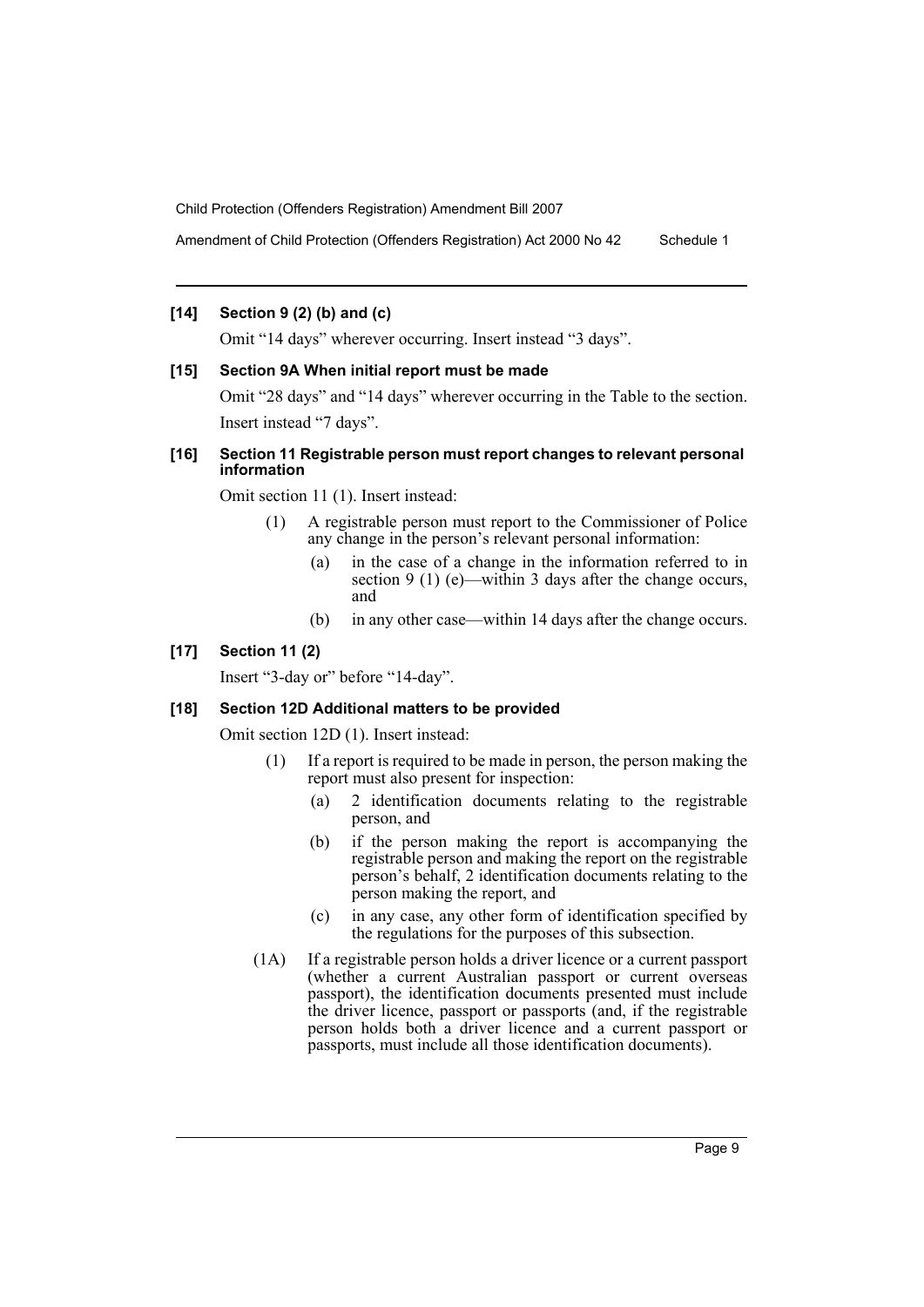Schedule 1 Amendment of Child Protection (Offenders Registration) Act 2000 No 42

(1B) If a person accompanying a registrable person and making a report on his or her behalf holds a driver licence, the identification documents presented must include the driver licence.

## **[19] Section 12D (2)**

Omit "The documents specified in this subsection are the following original documents".

Insert instead "Each of the following original documents is an *identification document* for the purposes of this section".

## **[20] Section 12D (2) (a1)**

Insert after section 12D (2) (a):

(a1) a driver licence,

## **[21] Section 12D (2) (b)**

Omit "or document of identity issued by the Australian Passport Office".

## **[22] Section 12D (7)**

Insert before the definition of *driver licence*:

*Australian passport* includes a document of identity issued by the Australian Passport Office.

## **[23] Section 12H Retention of documents, fingerprints and photographs**

Insert at the end of the section:

**Note.** Part 7B of the *Crimes (Forensic Procedures) Act 2000* provides for the carrying out of certain other forensic procedures (including carrying out of buccal swabs and taking samples of hair other than pubic hair) on persons required to comply with the reporting obligations under this Act.

## **[24] Section 14D**

Omit the section. Insert instead:

## **14D Reporting period for corresponding registrable persons**

Despite anything in this Part, a corresponding registrable person must continue to comply with the reporting obligations imposed by this Part until he or she ceases to be a corresponding registrable person.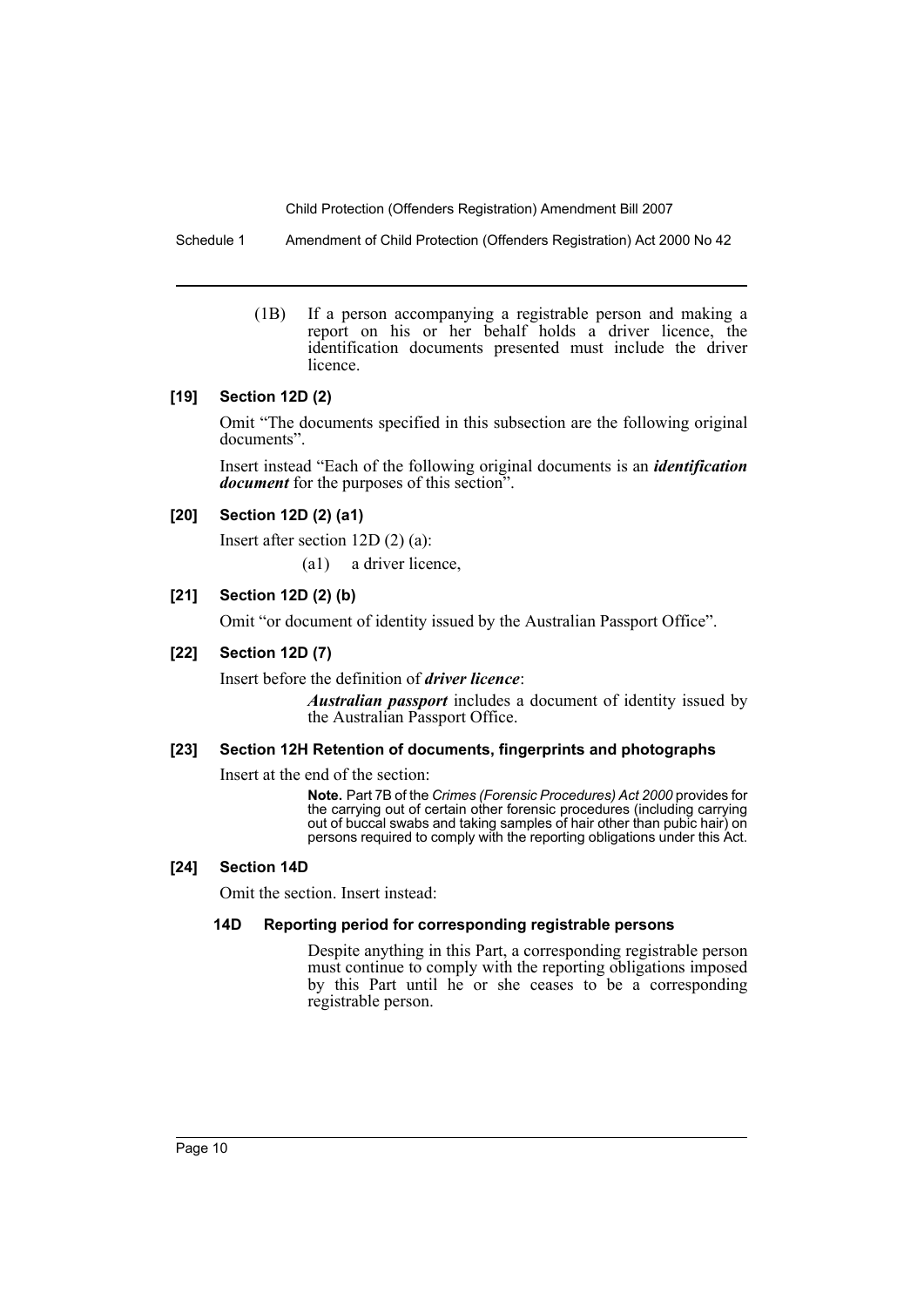Amendment of Child Protection (Offenders Registration) Act 2000 No 42 Schedule 1

## **[25] Section 15 Suspension and extension of reporting obligations**

Insert at the end of section 15  $(1)$  (c):

, or

(d) the person is the subject of an interim supervision order or extended supervision order under the *Crimes (Serious Sex Offenders) Act 2006*.

## **[26] Section 17 Offence of failing to comply with reporting obligations**

Omit the penalty provision from section 17 (1). Insert instead:

Maximum penalty: 500 penalty units or imprisonment for 5 years, or both.

## **[27] Section 18 Offence of furnishing false or misleading information**

Omit the penalty provision. Insert instead:

Maximum penalty: 500 penalty units or imprisonment for 5 years, or both.

## **[28] Part 3A**

Insert after Part 3:

## **Part 3A Change of name**

## **19C Application of Part**

This Part applies despite anything to the contrary in the *Births, Deaths and Marriages Registration Act 1995*.

## **19D Definitions**

In this Part:

*change of name application* means an application by or on behalf of a registrable person for registration of a change of the person's name for which approval is required under section 19E. *interstate Registrar* means an authority responsible under a law of another State or a Territory for the registration of births, deaths and marriages.

*NSW Registrar* means the Registrar within the meaning of the *Births, Deaths and Marriages Registration Act 1995*.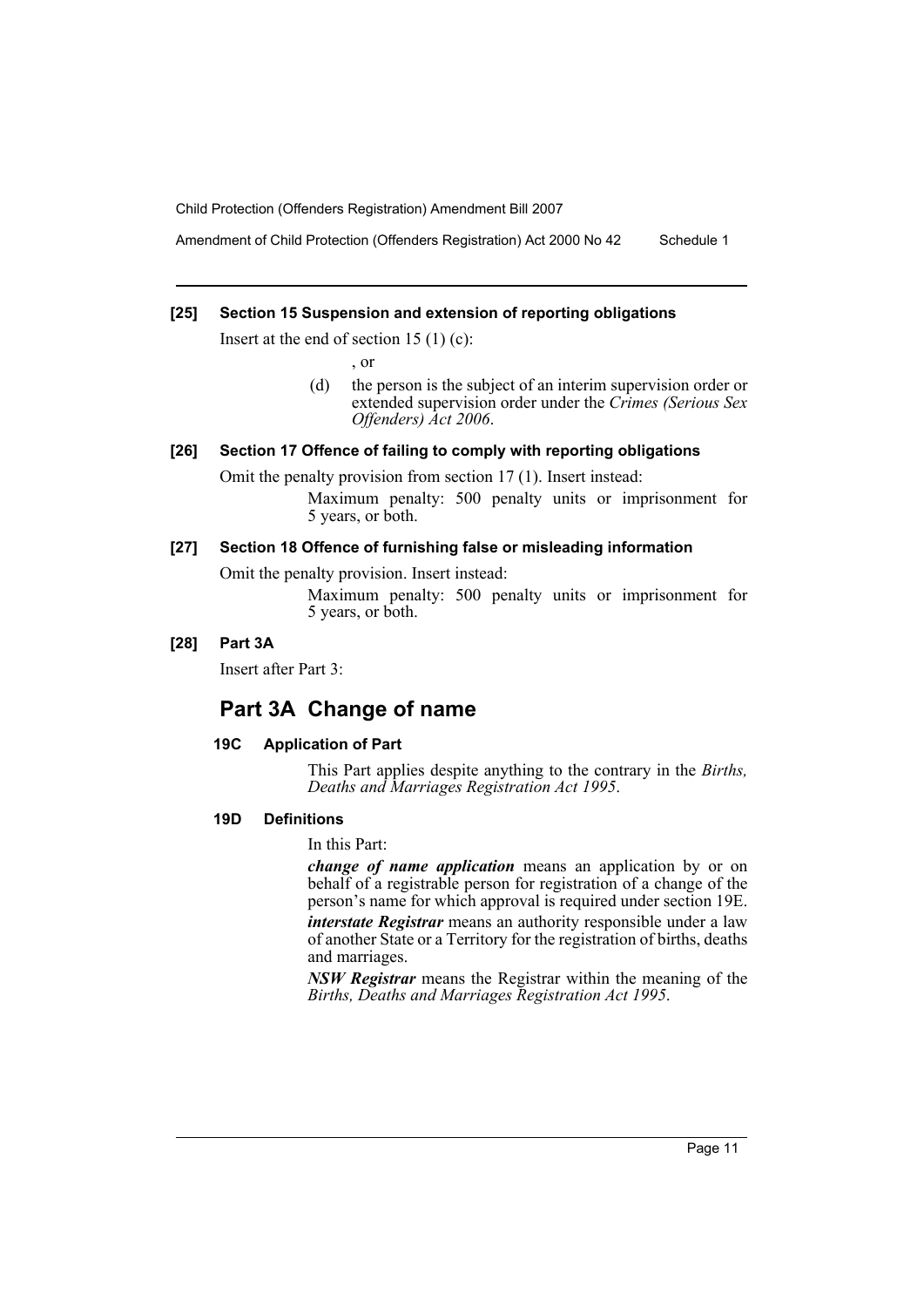Schedule 1 Amendment of Child Protection (Offenders Registration) Act 2000 No 42

### **19E Applications for change of name by or on behalf of registrable person**

- (1) A registrable person must not:
	- (a) apply to the NSW Registrar to register a change of his or her name under the *Births, Deaths and Marriages Registration Act 1995*, or
	- (b) apply to an interstate Registrar to register a change of his or her name under a law of another State or Territory that is the equivalent of the *Births, Deaths and Marriages Registration Act 1995*,

without having first obtained the written approval of the Commissioner of Police.

Maximum penalty: 5 penalty units.

- (2) A person must not, on behalf of a registrable person:
	- (a) apply to the NSW Registrar to register a change of the registrable person's name under the *Births, Deaths and Marriages Registration Act 1995*, or
	- (b) apply to an interstate Registrar to register a change of the registrable person's name under a law of another State or Territory that is the equivalent of the *Births, Deaths and Marriages Registration Act 1995*,

without having first obtained the written approval of the Commissioner of Police.

Maximum penalty: 5 penalty units.

### **19F Approval by Commissioner of Police**

- (1) The Commissioner of Police may approve a change of name application only if the Commissioner is satisfied that the change of name is in all the circumstances necessary or reasonable.
- (2) The Commissioner of Police must not approve a change of name application if the Commissioner is satisfied that the change of name would, if registered, be reasonably likely:
	- (a) to be regarded as offensive by a victim of crime or an appreciable sector of the community, or
	- (b) to frustrate the administration of this Act in respect of the registrable person.
- (3) If the Commissioner of Police approves a change of name application, the Commissioner must:
	- (a) as soon as practicable, give written notice of the approval to the person who made the application, and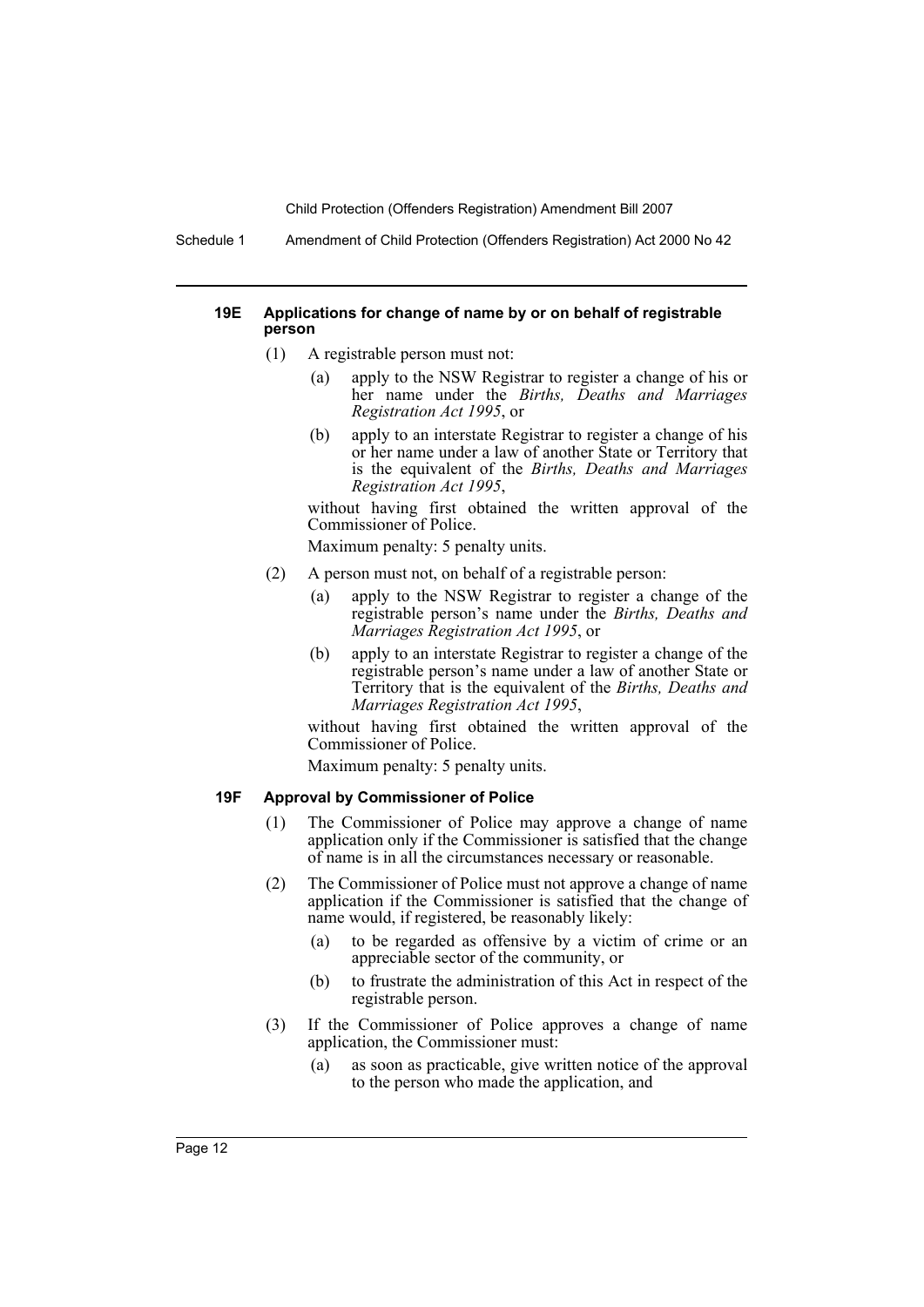Amendment of Child Protection (Offenders Registration) Act 2000 No 42 Schedule 1

(b) if the registrable person consents, give a copy of the written notice of approval to the NSW Registrar or the interstate Registrar  $\overline{\text{}}$  (as the case so requires).

### **19G Registration of change of name**

- (1) The NSW Registrar must not register a change of name under the *Births, Deaths and Marriages Registration Act 1995* if:
	- (a) the NSW Registrar knows that the change of name relates to the name of the registrable person, and
	- (b) the NSW Registrar has not received a copy of the notice of approval of the Commissioner of Police under section 19F.
- (2) If the NSW Registrar does not register a change of name because of the operation of subsection (1), the NSW Registrar must give written notice of the application to the Commissioner of Police.

### **19H Registrar may correct Register**

Without limiting section 45 (Correction of Register) of the *Births, Deaths and Marriages Registration Act 1995*, the NSW Registrar may correct the Register under that section if:

- (a) the name of the registrable person on the Register has been changed, and
- (b) the Commissioner of Police has not approved that change under this Part.

## **19I Information-sharing between Commissioner of Police and NSW Registrar**

Despite any law to the contrary:

- (a) the Commissioner of Police may notify the NSW Registrar of the name (including any other name by which a registrable person is or has previously been known), date of birth and residential address or addresses of the registrable person, and
- (b) if the Commissioner of Police has given notification under paragraph (a) in respect of a registrable person, the Commissioner of Police must notify the NSW Registrar as soon as practicable after the registrable person ceases to be a registrable person.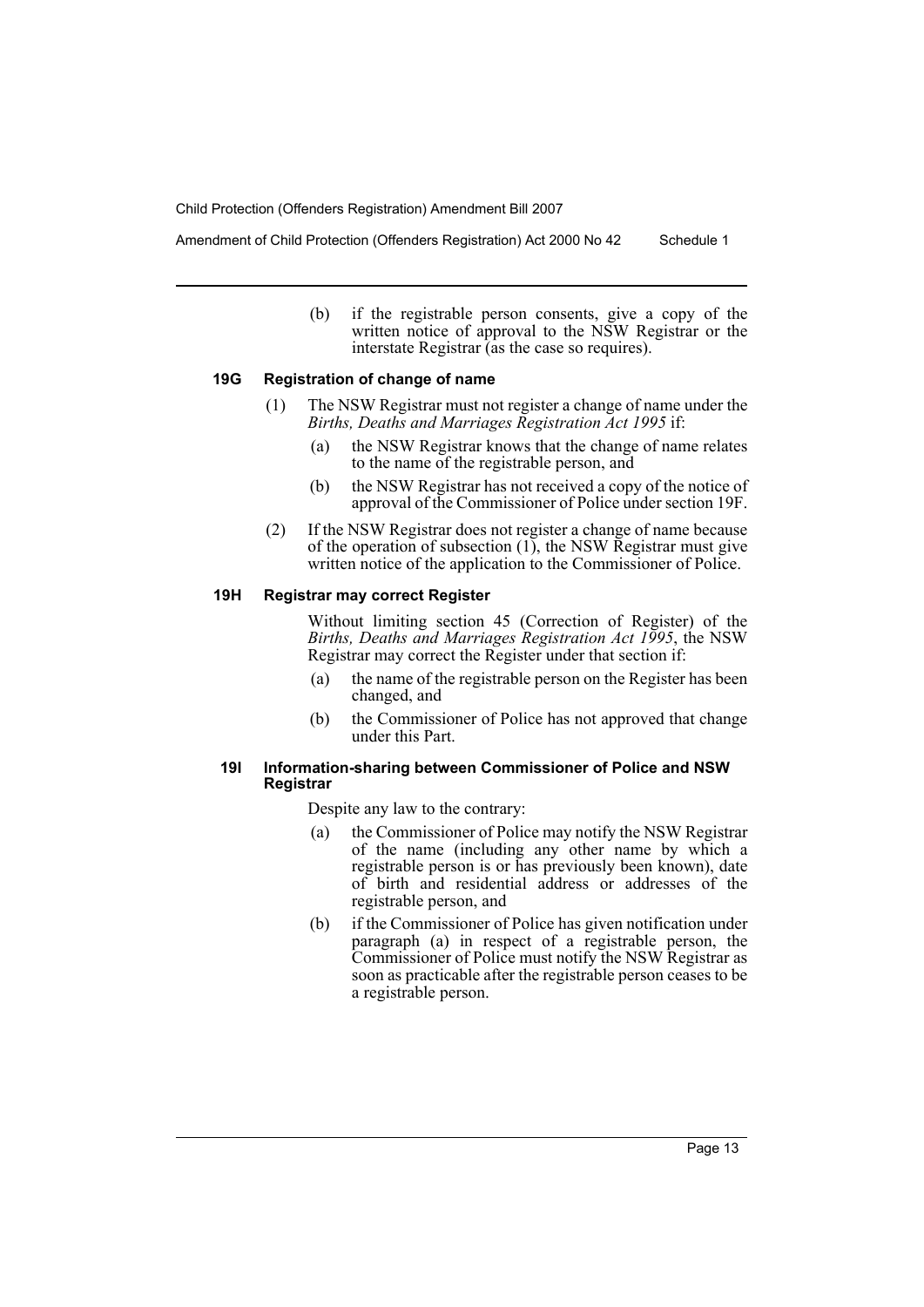Schedule 1 Amendment of Child Protection (Offenders Registration) Act 2000 No 42

## **[29] Section 21**

Omit the section. Insert instead:

## **21 Proceedings for offences**

- (1) Proceedings for an offence against this Act, except an offence under section 17 or 18, are to be dealt with summarily.
- (2) Chapter 5 of the *Criminal Procedure Act 1986* (which relates to the summary disposal of certain indictable offences unless an election is made to proceed on indictment) applies to and in respect of an offence under section 17 or 18.

## **[30] Section 21D**

Omit "**Disclosure**" from the heading to the section.

Insert instead "**Permitted disclosure**".

## **[31] Section 21E**

Insert after section 21D:

### **21E Prohibited disclosure of information concerning registrable persons**

A person must not disclose any information relating to a registrable person obtained in connection with the administration or execution of this Act, unless the disclosure:

- (a) is made in connection with the administration or execution of this Act or a corresponding Act or for law enforcement purposes, or
- (b) is made with the consent of the person to whom the information relates, or
- (c) is ordered by a court, or any other body or person exercising judicial functions, for the purposes of the hearing or determination by the court, body or person of any matter, or
- (d) is made with the consent of the Commissioner of Police given (either generally or in a particular case) for the purposes of ensuring the safety or protection of a child or of children generally, or
- (e) is made to the Minister or with the consent of the Minister (given in a particular case), or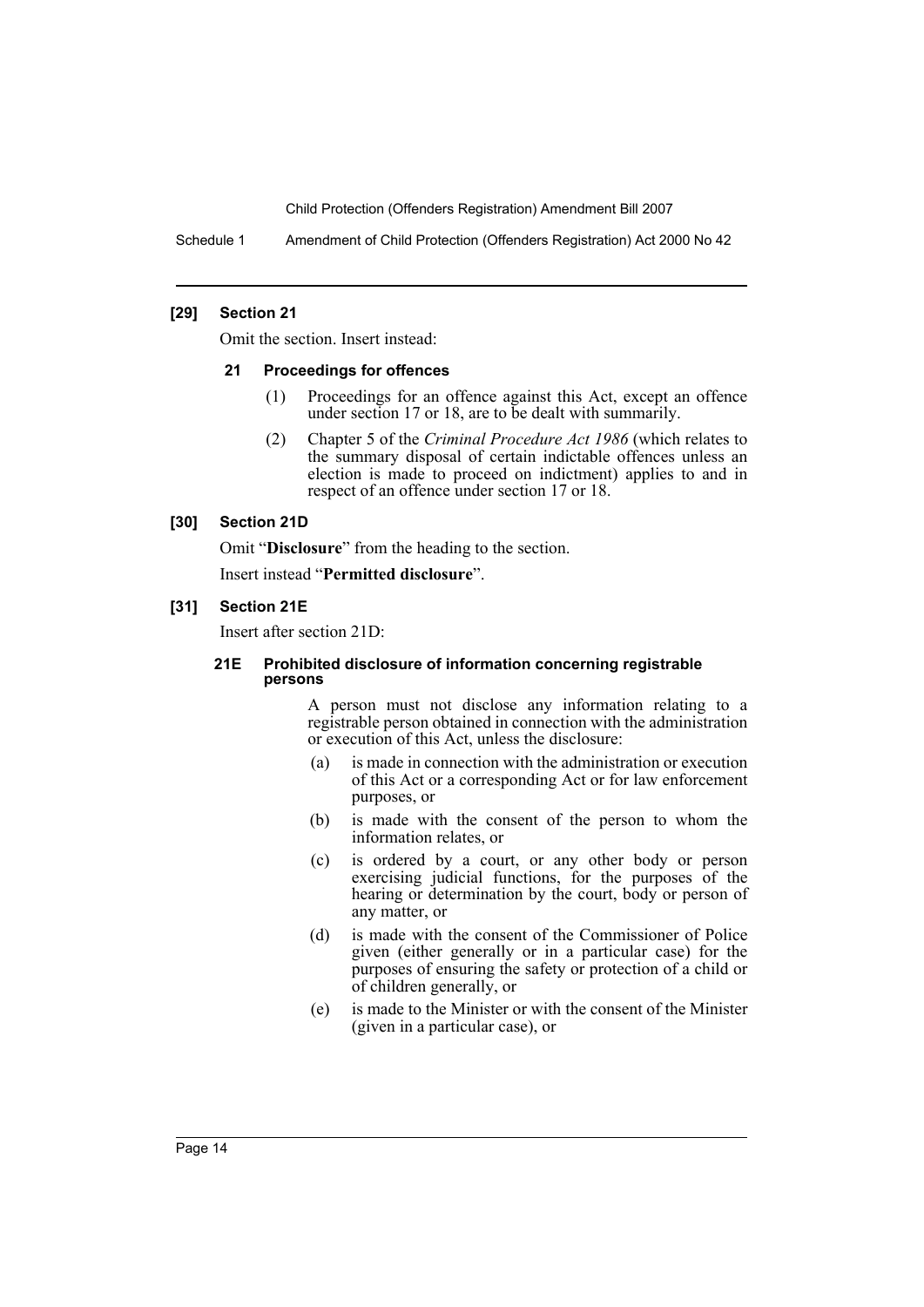Amendment of Child Protection (Offenders Registration) Act 2000 No 42 Schedule 1

(f) is authorised or required by or under this Act or any other law.

Maximum penalty: 100 penalty units or imprisonment for 2 years, or both.

## **[32] Section 22 Regulations**

Omit "section 4, 5 or 6 of a sentencing court" from section 22 (3). Insert instead "section 4, 4A, 5 or 6 of a court".

## **[33] Section 22 (3) (a)**

Omit "sentencing".

# **[34] Section 25 Monitoring of operation of Act by Ombudsman**

Omit the section.

## **[35] Section 26 Review of Act**

Omit section 26 (2). Insert instead:

(2) The review is to be undertaken as soon as possible after the period of 5 years from the date of assent to the *Child Protection (Offenders Registration) Amendment Act 2007*.

## **[36] Schedule 2 Savings, transitional and other provisions**

Insert at the end of clause 1 (1):

*Child Protection (Offenders Registration) Amendment Act 2007*

## **[37] Schedule 2, Part 5**

Insert after Part 4 of Schedule 2:

# **Part 5 Provisions consequent on enactment of Child Protection (Offenders Registration) Amendment Act 2007**

## **11 Definition**

In this Part, *amending Act* means the *Child Protection (Offenders Registration) Amendment Act 2007*.

## **12 Registrable persons**

The amendments made to the definitions of *Class 1 offence* and *sentence* in section 3 (1) and to section 3A (2)  $(b)$  by the amending Act apply in respect of any sentence imposed on or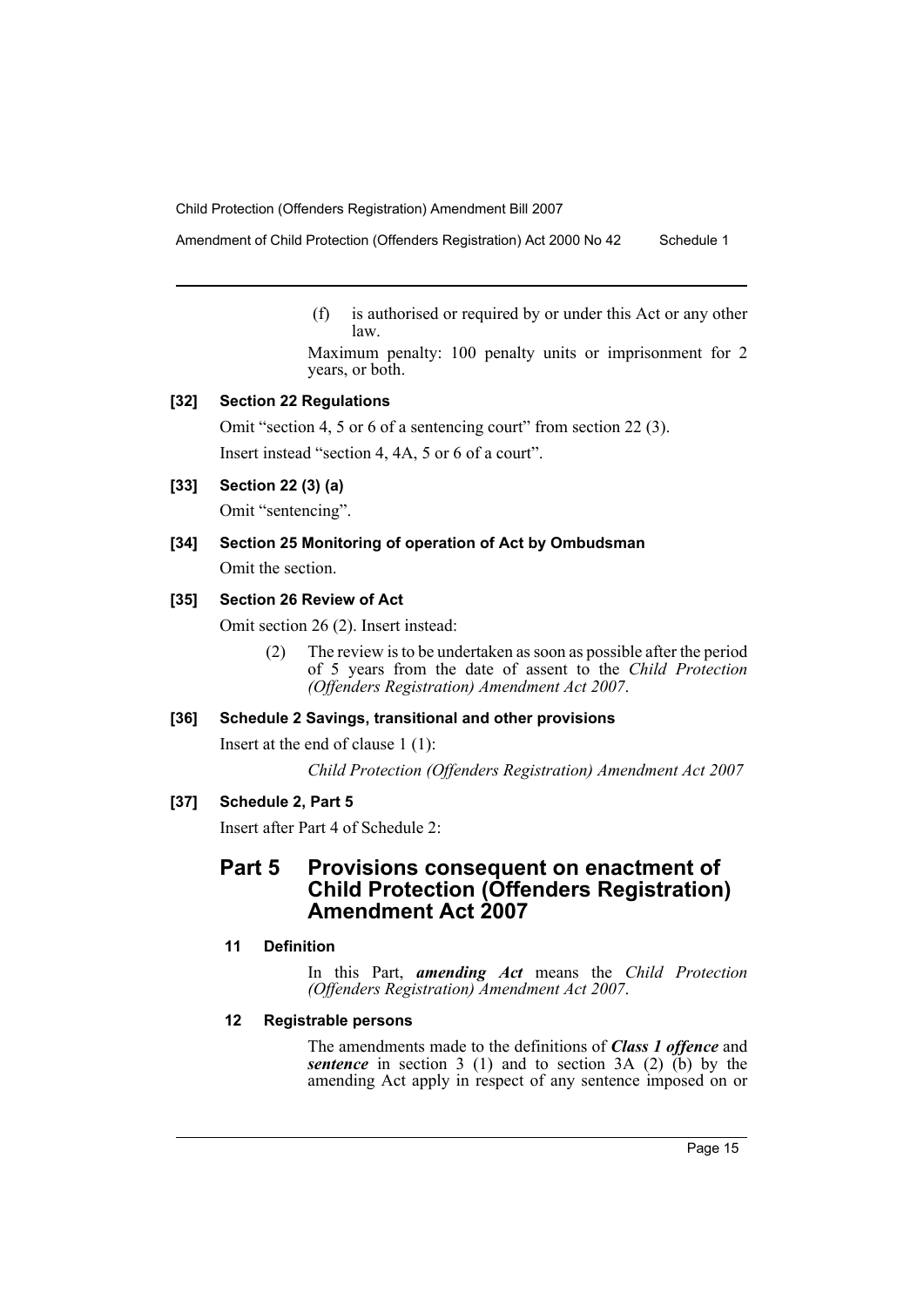Schedule 1 Amendment of Child Protection (Offenders Registration) Act 2000 No 42

after the commencement of the amendments, including any sentence imposed as a consequence of a finding of guilt made before the commencement of the amendments.

## **13 Corresponding registrable persons**

Section 3C, as substituted by the amending Act, applies to any person who has at any time been in a foreign jurisdiction and required to report to the corresponding registrar or to a person or body whose functions are substantially similar to those of the Commissioner of Police under this Act, whether that obligation arose before, on or after the commencement of this clause (including if it arose as a consequence of a finding of guilt made before 15 October 2001).

## **14 Child protection registration orders**

- (1) Section 3E, as substituted by the amending Act, applies in respect of any person sentenced for an offence on or after the substitution of that section, including if the sentence is imposed for an offence committed before that substitution.
- (2) Section 3F, as inserted by the amending Act, permits a court to make an order referred to in section  $3F(1)$  (a) in respect of any person found guilty of an offence against a law of a foreign jurisdiction at any time, including if the finding of guilt was made before the commencement of that section.
- (3) Section 3G, as inserted by the amending Act, applies to a grant of bail, on or after the commencement of that section, in respect of a Class 1 offence or Class 2 offence which is alleged to have been committed before, on or after that commencement.

## **15 Changes to personal information**

The amendments made to section 11 by the amending Act apply to a change in a person's relevant personal information that occurs on or after the commencement of the amendments.

## **16 Increase in penalties—sections 17 and 18**

The amendments made to this Act by the amending Act in relation to the maximum penalty for an offence under section 17 or 18, and proceedings for that offence, apply only to an offence under section 17 or 18 that is alleged to have been committed on or after the commencement of the amendments.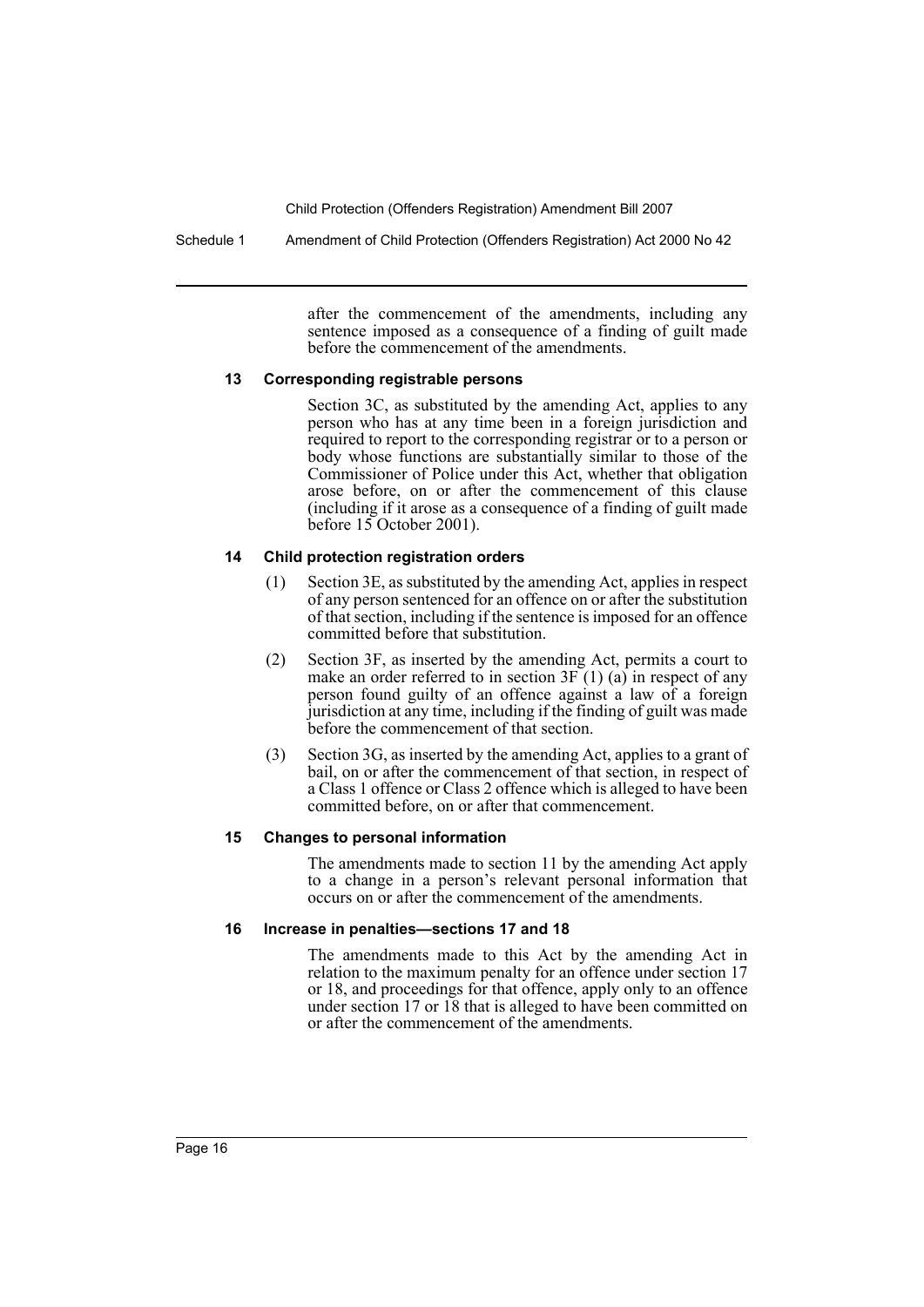Amendment of Child Protection (Offenders Registration) Act 2000 No 42 Schedule 1

## **17 Disclosure of information**

- (1) Section 21E, as inserted by the amending Act, extends to the disclosure, on or after the commencement of that section, of information obtained before that commencement.
- (2) Clause 27 of Schedule 1 to the *Freedom of Information Act 1989*, as inserted by the amending Act, extends to a report provided, or information obtained or placed on the Child Protection Register, before the commencement of that clause.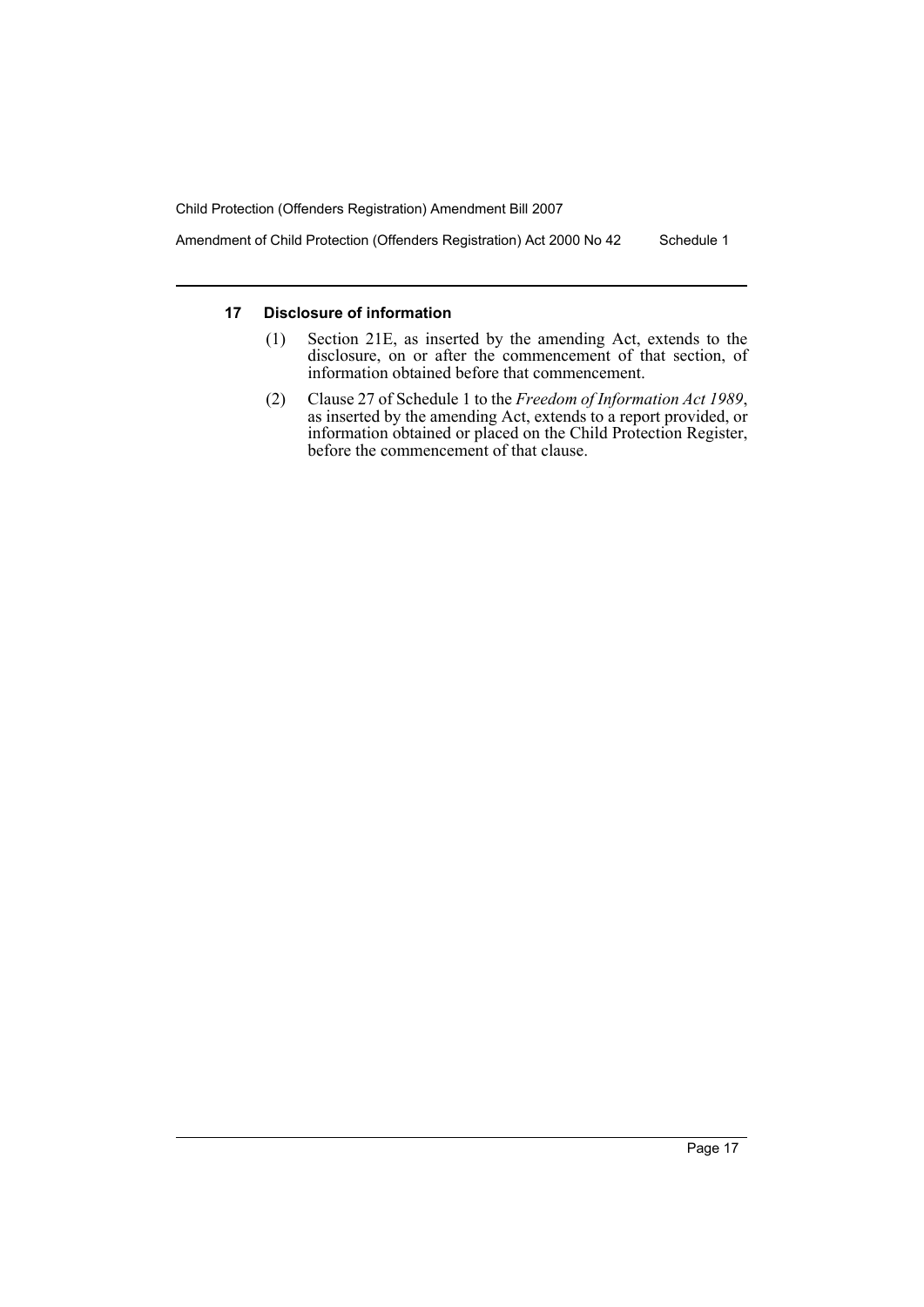Schedule 2 Amendment of Crimes (Forensic Procedures) Act 2000 No 59

# <span id="page-18-0"></span>**Schedule 2 Amendment of Crimes (Forensic Procedures) Act 2000 No 59**

(Section 4)

## **[1] Section 3 Interpretation**

Insert after paragraph (b1) of the definition of *informed consent* in section 3 (1):

> (b2) an untested registrable person—is defined in section 75V, and

## **[2] Section 3 (1), definition of "order"**

Insert after paragraph (d1) of the definition: (d2) order of a court under section 75ZB, or

**[3] Section 3 (1)**

Insert in alphabetical order:

*untested registrable person* is defined in section 75P.

**[4] Sections 47 (3), 52 (4) and 90 (paragraph (a) of the definition of "offenders index")**

Omit "7 or 7A" wherever occurring. Insert instead "7, 7A or 7B".

**[5] Part 7B**

Insert after Part 7A:

# **Part 7B Carrying out of certain forensic procedures on registrable persons**

## **75P Forensic procedures and persons to which Part applies**

(1) **Intimate forensic procedures to which Part applies**

This Part applies to the carrying out of an other-administered buccal swab.

## (2) **Non-intimate forensic procedures to which Part applies**

This Part applies to the following non-intimate forensic procedures:

- (a) the carrying out of a self-administered buccal swab,
- (b) the taking of a sample of hair other than pubic hair.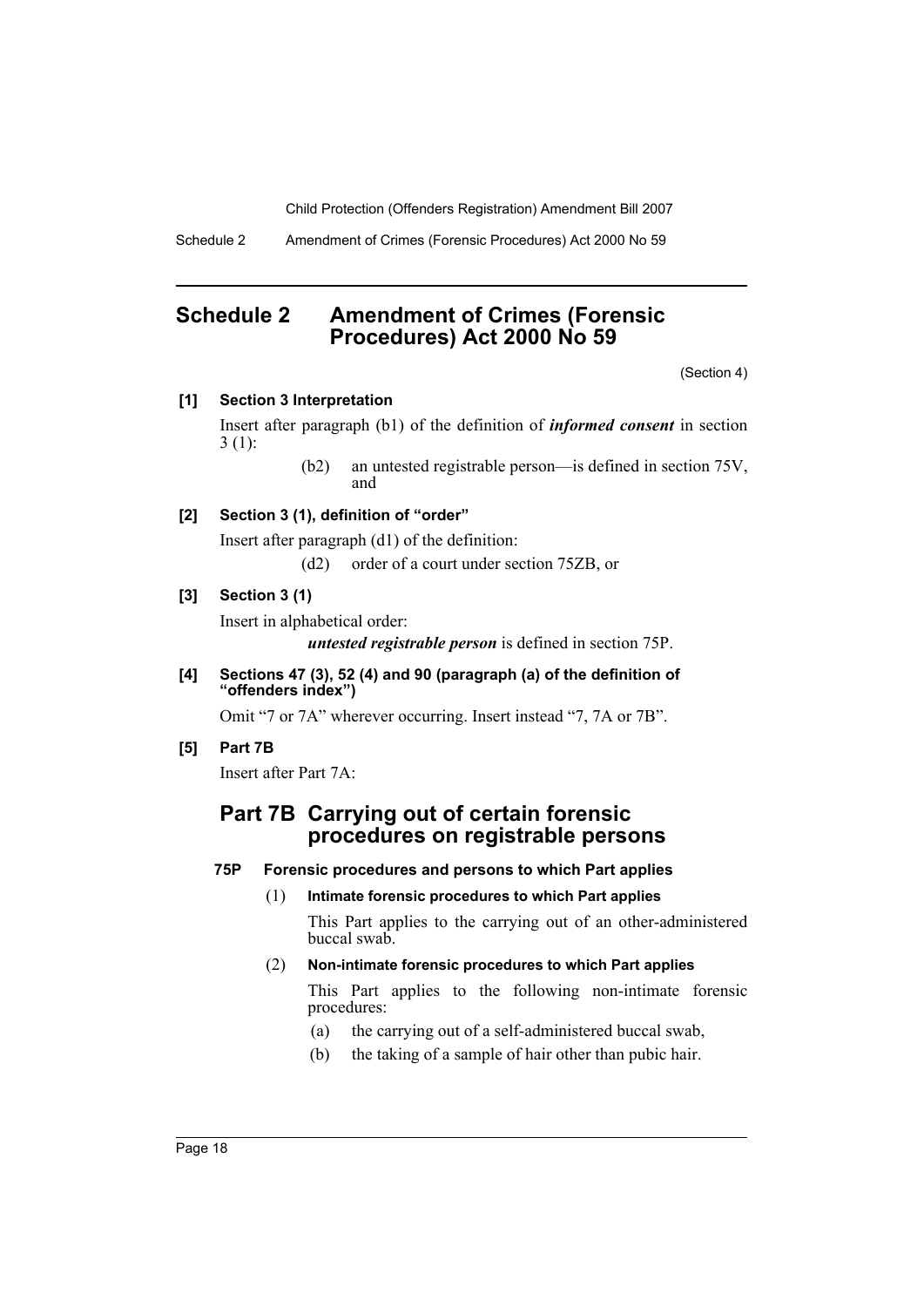- (3) This Part applies to any person:
	- (a) who is a registrable person under the *Child Protection (Offenders Registration) Act 2000*, and
	- (b) who is required to comply with the reporting obligations under that Act,

if it appears that the person's DNA profile is not contained in the offenders index of the DNA database system (an *untested registrable person*).

### **75Q Non-intimate forensic procedures authorised to be carried out on untested registrable persons**

A person is authorised to carry out a non-intimate forensic procedure to which this Part applies on an untested registrable person:

- (a) with the informed consent of the registrable person, or
- (b) by order of a senior police officer under section 75Y, or
- (c) by order of a court under section 75ZB.

### **75R Intimate forensic procedures authorised to be carried out on untested registrable persons**

A person is authorised to carry out an intimate forensic procedure to which this Part applies on an untested registrable person:

- (a) with the informed consent of the registrable person, or
- (b) by order of a court under section 75ZB.

### **75S Police officer to ask whether untested registrable person identifies as Aboriginal person or Torres Strait Islander**

Before asking an untested registrable person to consent to a forensic procedure under this Part, a police officer must ask the registrable person whether the registrable person identifies as an Aboriginal person or Torres Strait Islander.

## **75T Application of Part 6**

- (1) Part 6 applies to the carrying out of a forensic procedure on an untested registrable person under this Part as if the references to the suspect in Part  $\vec{6}$  were references to an untested registrable person.
- (2) A person is authorised by section 75Q or 75R to carry out a forensic procedure in accordance with Part 6 as applied by this section and not otherwise.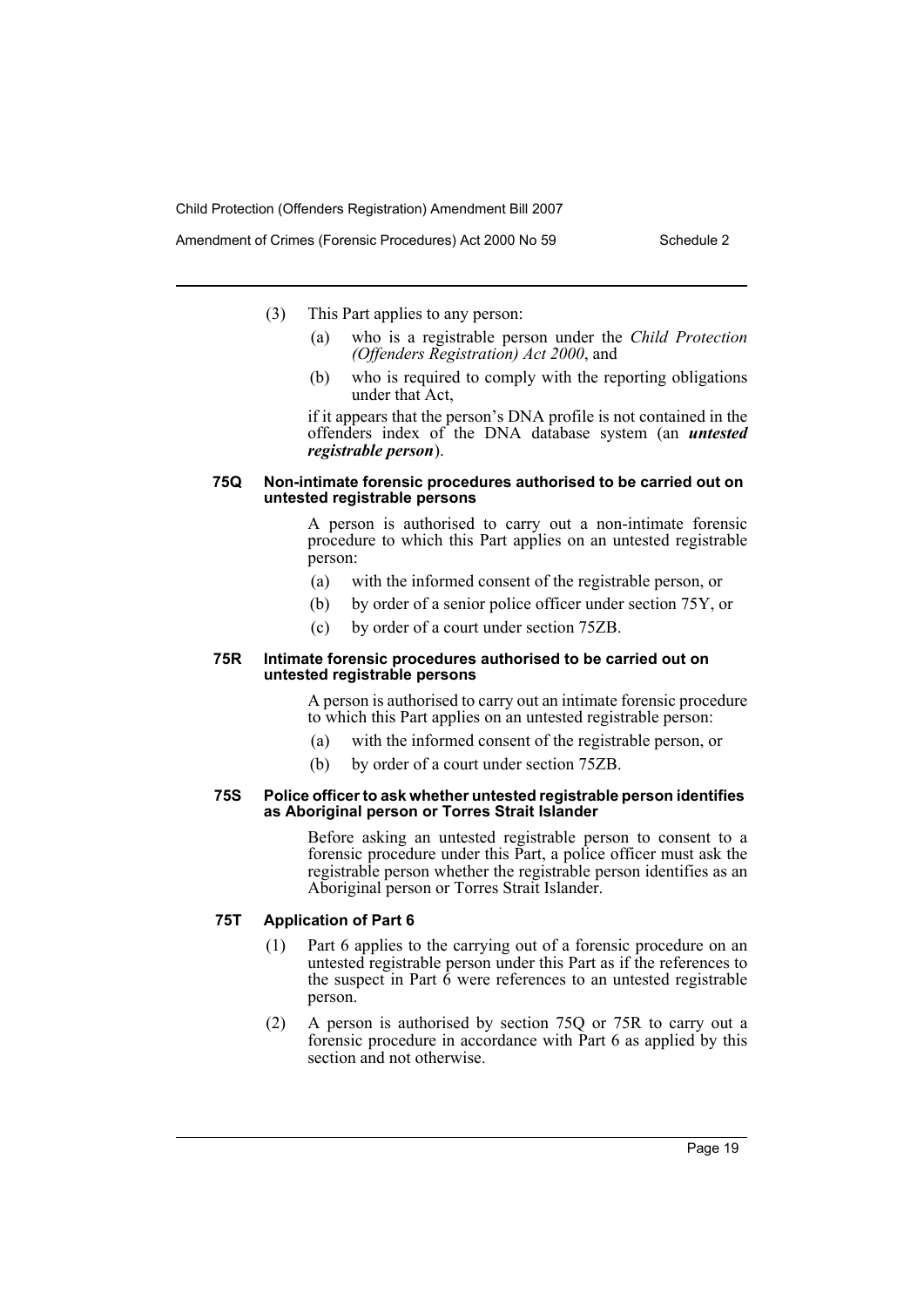Schedule 2 Amendment of Crimes (Forensic Procedures) Act 2000 No 59

### **75U Scope of authorisation**

- (1) A person is not authorised to carry out a forensic procedure under this Part on an untested registrable person if the untested registrable person is a suspect or a volunteer.
- (2) A forensic procedure may be carried out on an untested registrable person who is a suspect only if authorised by and in accordance with Parts 2–5.
- (3) A forensic procedure may be carried out on an untested registrable person who is a volunteer only if authorised by and in accordance with Part 8.

## **75V Informed consent to forensic procedures**

- (1) An untested registrable person gives informed consent to the carrying out of a forensic procedure under this Part if the registrable person consents to the carrying out of the procedure after a police officer:
	- (a) requests the registrable person to consent to the forensic procedure under section 75W, and
	- (b) informs the registrable person about the forensic procedure in accordance with section 75X, and
	- (c) gives the registrable person the opportunity to communicate, or attempt to communicate, with an Australian lawyer of the registrable person's choice.
- (2) The police officer must allow the registrable person to communicate, or attempt to communicate, with the Australian lawyer in private unless the police officer suspects on reasonable grounds that the registrable person might attempt to destroy or contaminate any evidence that might be obtained by carrying out the forensic procedure.

**Note.** Section 103 states that the burden lies on the prosecution to prove on the balance of probabilities that a police officer had a belief on reasonable grounds.

### **75W Police officer may request untested registrable person to consent to forensic procedure**

A police officer may request an untested registrable person (other than a child or an incapable person) to consent to a forensic procedure to which this Part applies being carried out on the registrable person.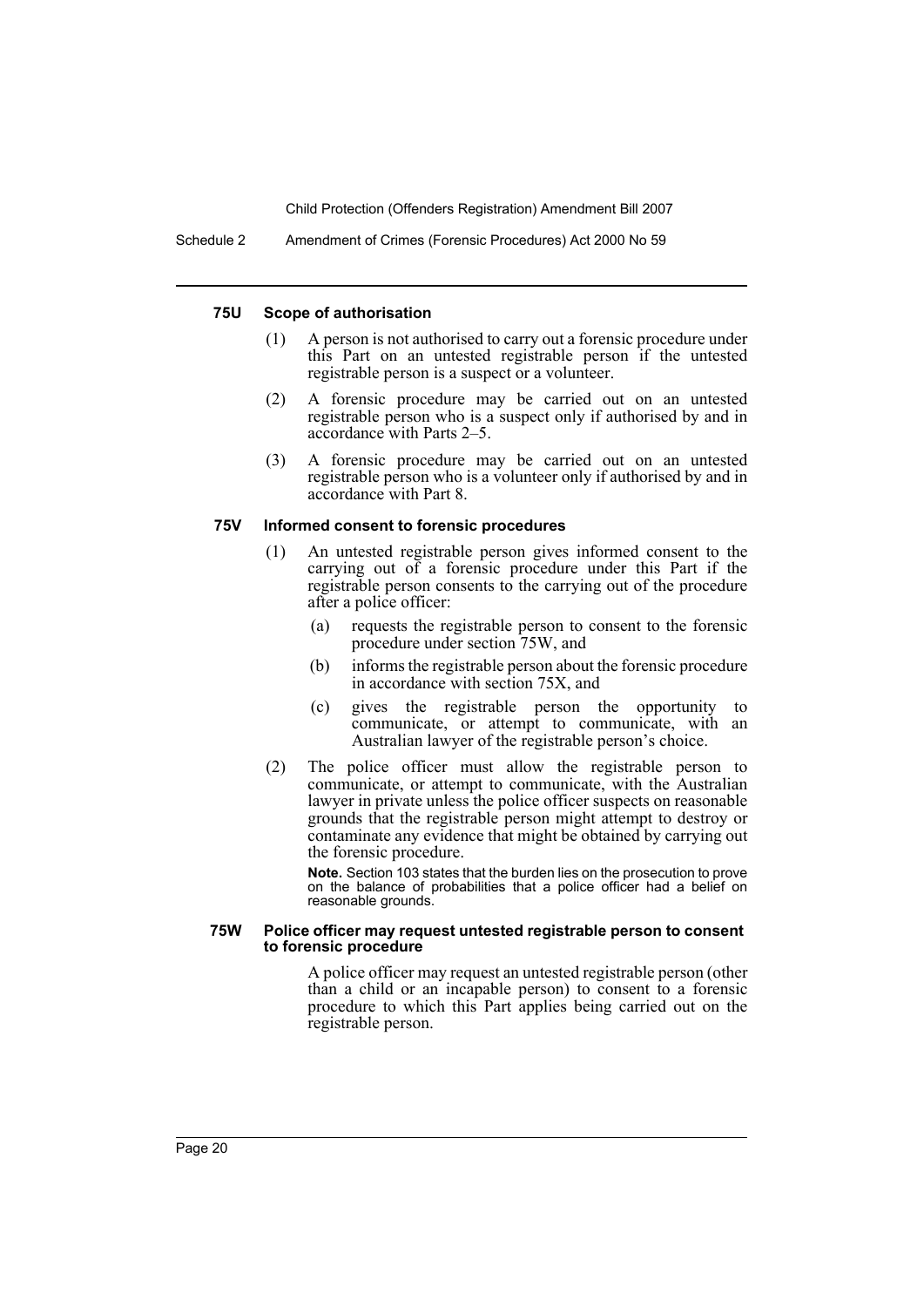## Amendment of Crimes (Forensic Procedures) Act 2000 No 59 Schedule 2

## **75X Matters that untested registrable person must be informed of before giving consent**

- (1) The police officer must (personally or in writing) inform the untested registrable person of the following:
	- (a) the purpose for which the forensic procedure is required,
	- (b) the way in which the forensic procedure is to be carried out,
	- (c) that the forensic procedure may produce evidence against the registrable person that might be used in a court of law,
	- (d) that the forensic procedure will be carried out by a person who may carry out the procedure under Part 6 as applied by section 75T,
	- (e) that the registrable person may refuse consent to the carrying out of the forensic procedure,
	- (f) the consequences of not consenting, as specified in subsection  $(2)$  or  $(3)$  (whichever is applicable),
	- (g) the effect of section 84 (if applicable),
	- (h) that information obtained from the analysis of forensic material obtained from the carrying out of the forensic procedure may be placed on the DNA database system of this State, or become part of a national DNA matching scheme, or both, and, in particular, that the information may be compared with information from the DNA database systems of other participating jurisdictions.

## (2) **Failure to consent to non-intimate forensic procedure**

The police officer must (personally or in writing) inform an untested registrable person requested to undergo a non-intimate forensic procedure to which this Part applies that, if the registrable person does not consent, a senior police officer may order the carrying out of the forensic procedure under section 75Y.

## (3) **Failure to consent to intimate forensic procedure**

The police officer must (personally or in writing) inform an untested registrable person requested to undergo an intimate forensic procedure to which this Part applies that, if the registrable person does not consent, an application may be made to a court for an order authorising the carrying out of the forensic procedure.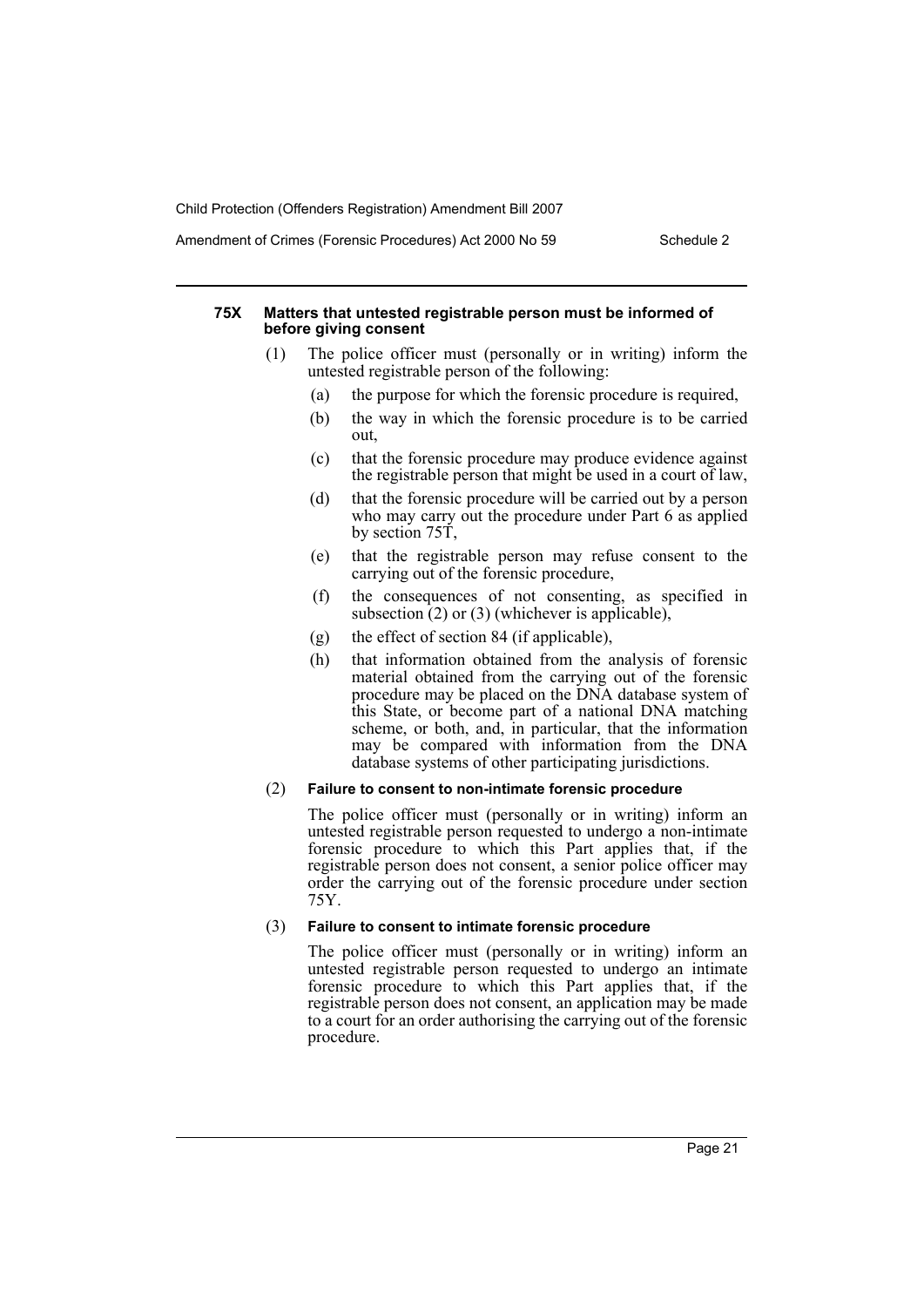Schedule 2 Amendment of Crimes (Forensic Procedures) Act 2000 No 59

### **75Y Circumstances in which senior police officer may order non-intimate forensic procedure**

- (1) A senior police officer may order the carrying out of a non-intimate forensic procedure on an untested registrable person if:
	- (a) the registrable person has been requested under section 75W to consent to the carrying out of the forensic procedure, and
	- (b) the registrable person has not consented.
- (2) If the senior police officer needs to decide between taking a sample of the registrable person's hair or the carrying out of a self-administered buccal swab, an order for the taking of a sample of hair may not be made unless, following inquiry by the police officer:
	- (a) the registrable person has indicated that he or she prefers the taking of a sample of hair, or
	- (b) the registrable person has failed to indicate that he or she will carry out a self-administered buccal swab.

## **75Z Form of consent**

The consent of an untested registrable person to the carrying out of a forensic procedure under this Part is not effective unless:

- (a) the consent is in writing and in a form containing the particulars prescribed by the regulations, and
- (b) the consent is signed by the registrable person, and
- (c) the signature is witnessed by a person other than a police officer, and
- (d) the registrable person is given a copy of the consent as soon as practicable after it is signed and witnessed.

## **75ZA Record of order of senior police officer**

- (1) At the time of, or as soon as practicable after, making an order under section 75Y, a senior police officer must make a record of:
	- (a) the order, and
	- (b) the date and time when the order was made, and
	- (c) the reasons for making it,

and must sign the record.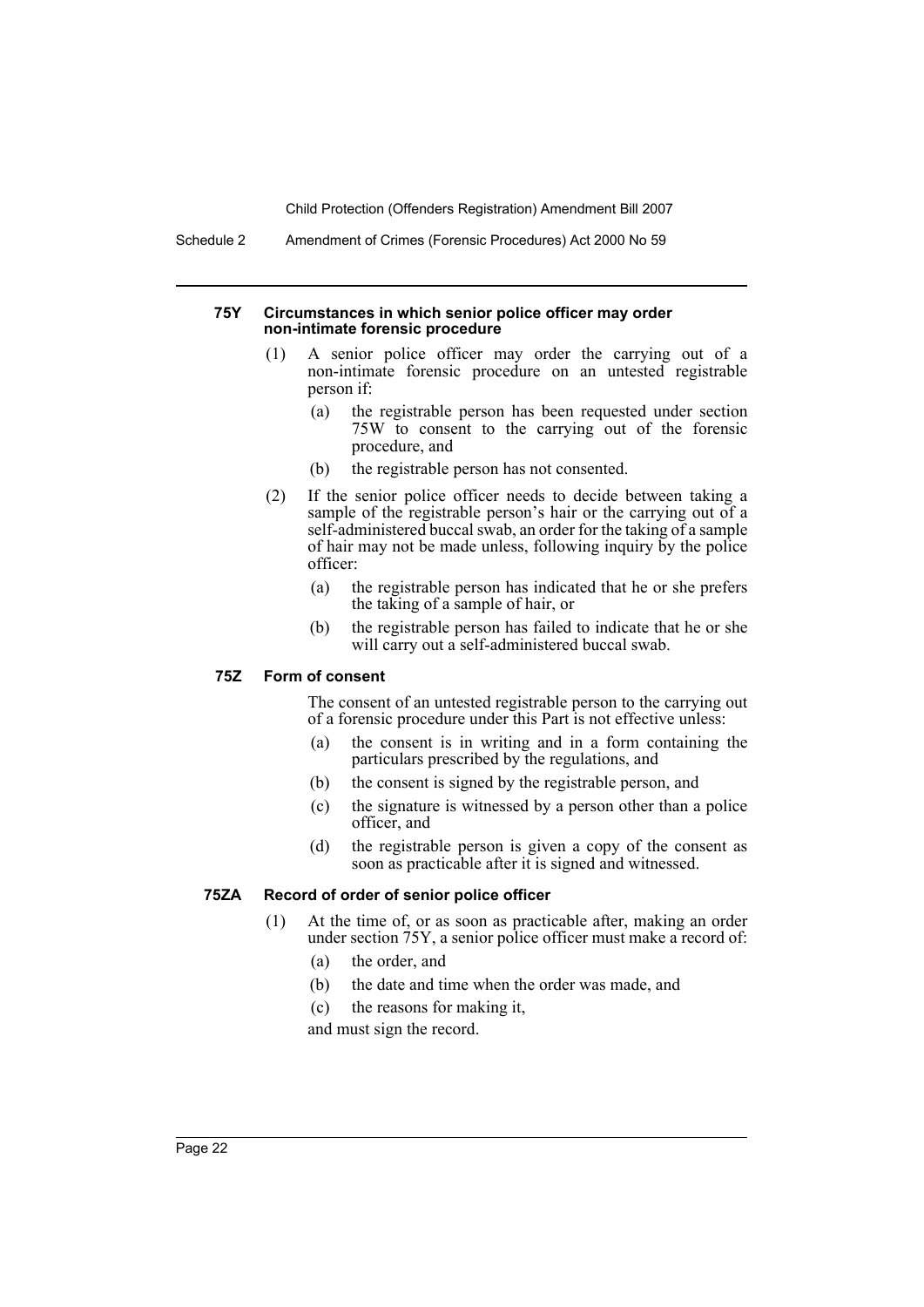(2) The senior police officer must ensure that a copy of the record is made available to the untested registrable person as soon as practicable after the record is made.

### **75ZB Court order for carrying out forensic procedure on untested registrable person**

- (1) A police officer may apply to any court for an order for the carrying out of a forensic procedure to which this Part applies on an untested registrable person.
- (2) A court may order the carrying out of a forensic procedure under this section if satisfied that the carrying out of the forensic procedure is justified in all the circumstances.

## **75ZC Making of order**

- (1) If a court makes an order for the carrying out of a forensic procedure on an untested registrable person, the court must:
	- (a) specify the forensic procedure authorised to be carried out, and
	- (b) give reasons for making the order, and
	- (c) ensure that a written record of the order is kept, and
	- (d) order the registrable person (if present) to attend for the carrying out of the forensic procedure, and
	- (e) inform the registrable person (if present) that reasonable force may be used to ensure that he or she complies with the order for the carrying out of the forensic procedure.
- (2) The court may give directions as to the time and place at which the procedure is to be carried out.

## **75ZD Refusal or failure to permit forensic procedure**

An untested registrable person in respect of whom a forensic procedure is ordered to be carried out under section 75ZB must not, without reasonable excuse, refuse or fail to permit the forensic procedure to be carried out.

Maximum penalty: 50 penalty units or 12 months imprisonment, or both.

### **[6] Section 87 Destruction of forensic material taken from offender after conviction quashed**

Insert at the end of section 87 (1) (b):

, or

(c) an untested registrable person under Part 7B,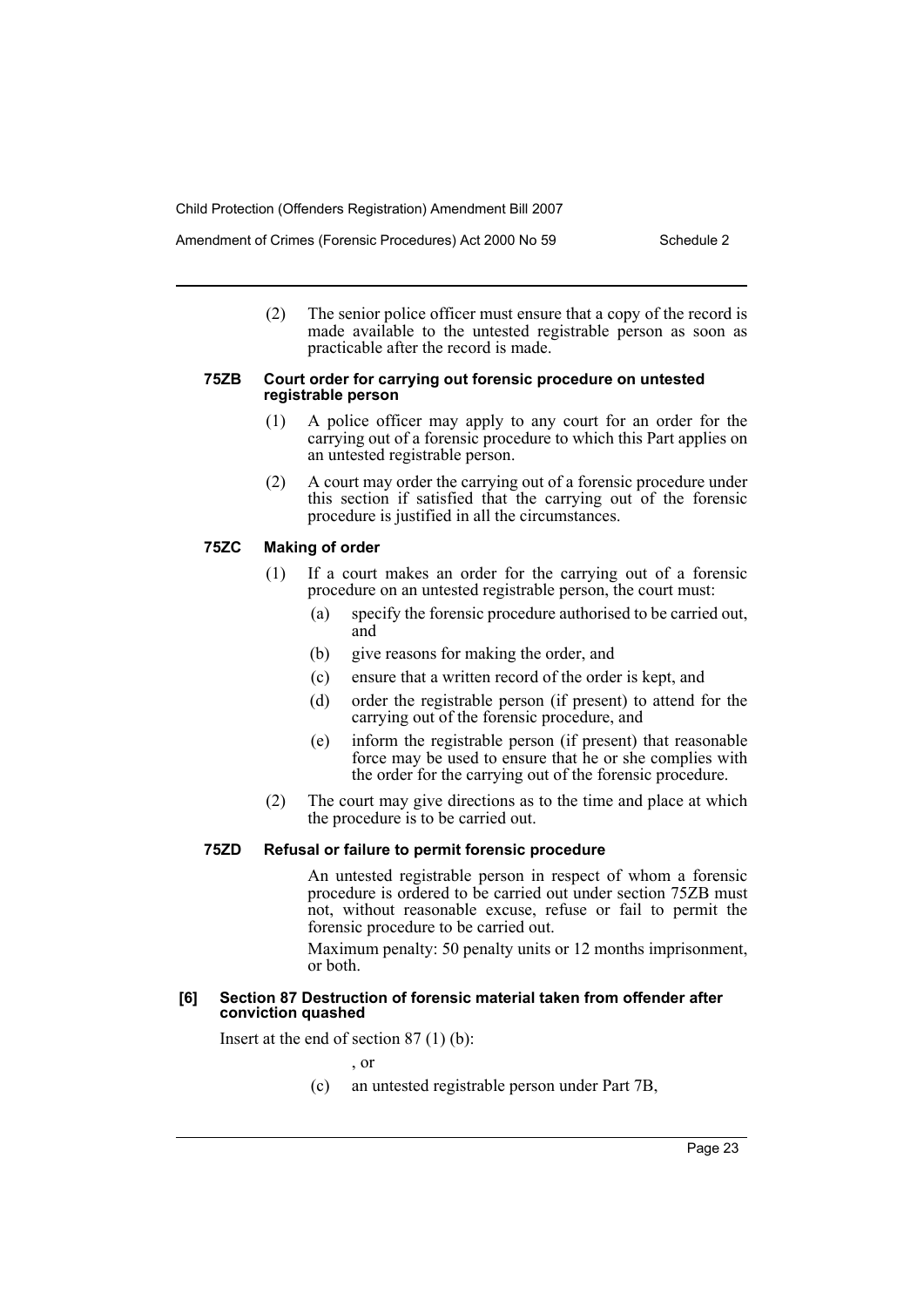Schedule 2 Amendment of Crimes (Forensic Procedures) Act 2000 No 59

### **[7] Section 91 Supply of forensic material for DNA database system purposes**

Omit paragraph (c) of the definition of *permitted forensic material* in section 91 (3).

Insert instead:

(c) taken from an offender, untested former offender, untested registrable person or a volunteer in accordance with Part 7, 7A, 7B or 8 or under a corresponding law of a participating jurisdiction, or

## **[8] Section 98 Interpreters**

Omit section 98 (2). Insert instead:

- (2) The actions are as follows:
	- (a) asking a suspect, offender, untested former offender or untested registrable person to consent to a forensic procedure (Part 3, 7, 7A or 7B),
	- (b) ordering the carrying out of a non-intimate forensic procedure on, or taking of a sample by buccal swab from, a suspect, offender, untested former offender or untested registrable person (Part 4, 7, 7A or 7B),
	- (c) applying to a Magistrate or other authorised officer for an order for the carrying out of a forensic procedure on a suspect, offender, untested former offender or untested registrable person (Part 5, 7, 7A or 7B),
	- (d) cautioning a suspect, offender, untested former offender or untested registrable person (Part 6, 7, 7A or 7B),
	- (e) carrying out, or arranging for the carrying out of, a forensic procedure on a suspect, offender, untested former offender or untested registrable person (Part 6, 7, 7A or 7B),
	- (f) giving a suspect or offender an opportunity to view a video recording made under this Act (section 100).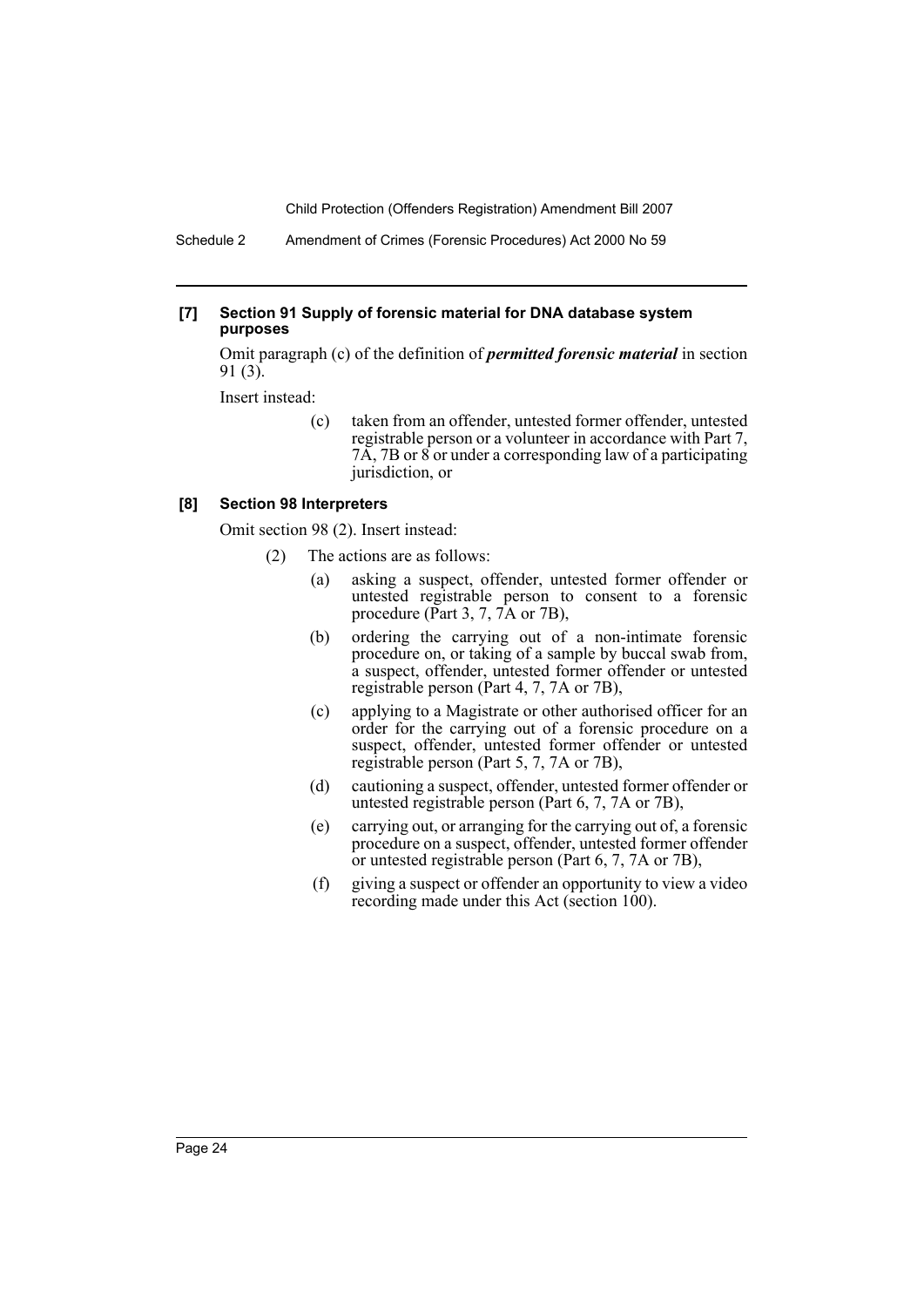Amendment of Freedom of Information Act 1989 No 5 Schedule 3

# <span id="page-25-0"></span>**Schedule 3 Amendment of Freedom of Information Act 1989 No 5**

(Section 5)

## **Schedule 1 Exempt documents**

Insert after clause 26:

#### **27 Documents relating to offenders under the Child Protection (Offenders Registration) Act 2000**

- (1) A document is an exempt document if:
	- (a) it is a report provided to the Commissioner of Police by a registrable person under the *Child Protection (Offenders Registration) Act 2000* for the purpose of complying with the reporting obligations under that Act, or
	- (b) it contains matter that would disclose information obtained by the Commissioner of Police as a result of the making of such a report, or
	- (c) it contains matter that would disclose information contained on the Child Protection Register kept under section 19 of that Act.
- (2) A document is not an exempt document by virtue of subclause (1) merely because it contains information concerning the person by or on whose behalf an application for access to the document is being made.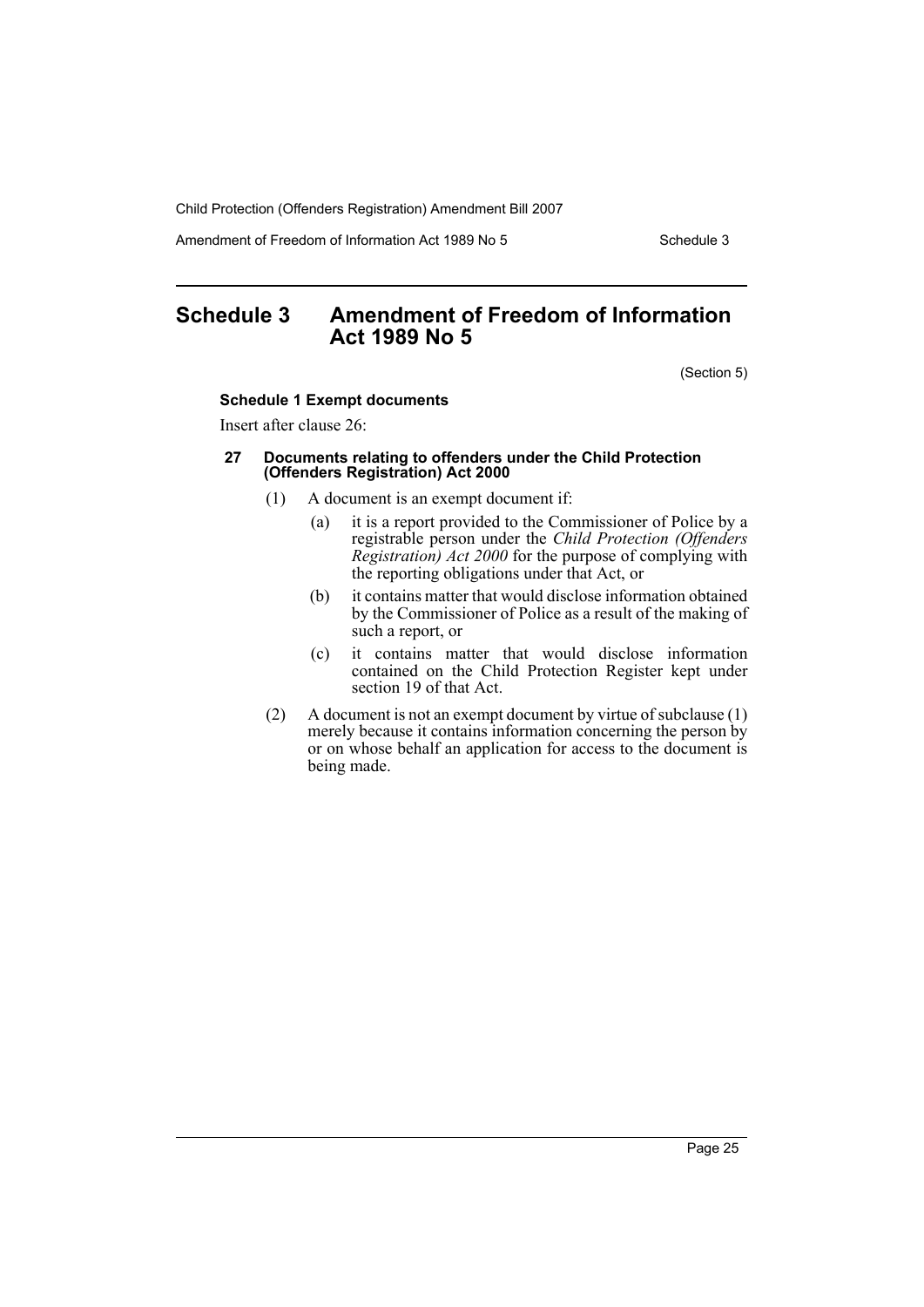## <span id="page-26-0"></span>**Schedule 4 Consequential amendments**

(Section 6)

## **4.1 Child Protection (Offenders Registration) Act 2000 No 42 (as amended by the Child Protection (Offenders Registration) Amendment Act 2007)**

## **[1] Sections 3E and 3F**

Omit "A Local Court" and "a Local Court" wherever occurring. Insert instead "The Local Court" and "the Local Court", respectively.

**[2] Section 3F Child protection registration orders made in relation to foreign offences and offences committed before 15 October 2001**

Omit "Section 44 of the *Local Courts Act 1982*" from section 3F (4).

Insert instead "Section 51 of the *Local Court Act 2007*".

## **4.2 Criminal Procedure Act 1986 No 209**

## **[1] Section 268 Maximum penalties for Table 2 offences**

Insert as section 268 (2) (m):

(m) for an offence under section 17 or 18 of the *Child Protection (Offenders Registration) Act 2000* imprisonment for 2 years, or a fine of 100 penalty units, or both.

## **[2] Schedule 1 Indictable offences triable summarily**

Insert at the end of Table 2 with appropriate Part and clause numbers:

# **Part Offences under Child Protection (Offenders Registration) Act 2000**

## **Reporting obligations**

An offence under section 17 or 18 of the *Child Protection (Offenders Registration) Act 2000*.